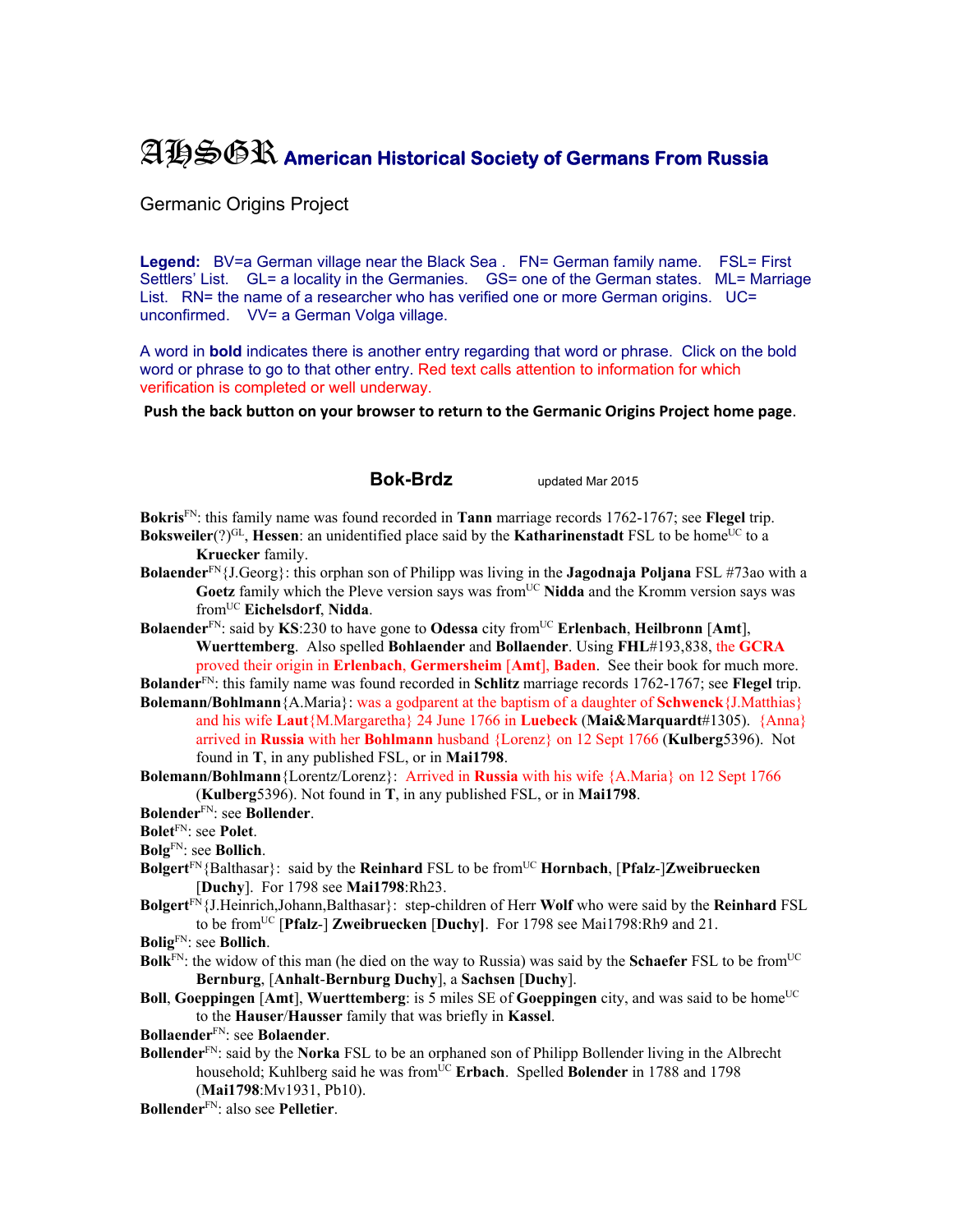- **Bollich**<sup>FN</sup>: said by the **Cheisol** FSL to be from<sup>UC</sup> **Trier**, no locality given. In 1798 spelled **Bolig** (**Mai1798**:Ls28, 31, Gf35) and **Bolg** (Ls46).
- **Bollinger**FN: **Curt Renz** has found the church records for this **Hoffnungstal, Bessarabia**, family in **Burgstall, Marbach Oberamt, Wuerttemberg**.
- **Bollinger**FN: said by both the 1816 **Neudorf** census (#49) and **KS**:231 to have come from **Burgstall**, **Backnang** [**Amt**], **Wuerttemberg**. Using **FHL**#1,195,514, the **GCRA** proved this origin. See their book for much more.
- **Bollinger**<sup>FN</sup>: said (no locality mentioned) by the **Schaefer** FSL to be from<sup>UC</sup> **Heilbronn** [Imperial City]. For 1787 and 1798 see **Mai1798**:Mv2516 and Ka123.
- **Bollinger**FN: **KS**122 says he or they left **Schotten**UC near **Buedingen** to go to Russia. He or they were not found in any published FSL.
- Boltz<sup>FN</sup>{Michael}: this man said to be from<sup>UC</sup> Baden-Durlach Margraviate arrived at **Flensburg**, **Schleswig Royal Duchy** in June 1762; they lived at #15 in Colony G18 "Neuboerm", Amt Gottorf; they were last registered in **Denmark** in Jan. 1765 (**EEE** p.359, see this for more detail). said by the **Doenhof** FSL #7 to be from<sup>UC</sup> **Baden-Durlach** (no locality mentioned).
- **Boltz**{Katharina}FN: this widow is listed as leaving **Rosenheim** in 1788 (Mv2456) but I cannot find her family in any FSL.
- **Boltz**FN: said by the **Warenburg** FSL to be fromUC **Nierstein**, **Kurpfalz**. I could not find them in **Mai1798**.

- **Bolwin**?{Jacob&Philipp}: said by Recruiter Beauregard's list to have been step sons in the **Reit**{Jacob} household (**Lk**21a). So far I have not found these guys associated with an colony.
- **Bolz**{Susanna}: Catholic daughter of {Joh.} from<sup>UC</sup> **Burggundstadt** married **Schmidt**{Gg.} son of {Gg.} 25 April 1766 in **Woehrd** (**Mai&Marquarsdt**#775). Not found in **Kulberg**, or **T**, or any published FSL, or in **Mai1798**.
- **Bomarae**GL**, Lorraine**: an unidentified place said by the Kromm version of the **Jagodnaja Poljana** FSL to be home<sup>UC</sup> to a **Braueuning** man that sent here as an 1812 prisoner of war (p.137).

**Bomersheim**FN: see **Pomersheim**.

**Bommersheim**<sup>GL</sup>, **Kurmainz**: is barely E of **Oberrusel** town, and said by the **Dehler** FSL to be home<sup>UC</sup> to a **Busch** family. Said by the **Keller** FSL to be home<sup>UC</sup> to **Schmidt**{Johannes} and {Lorenz} families. Said by the **Preuss** FSL to be home to **Becker** and **Dulson** families.

**Bonagardt** FN: see **Bonegardt**.

- **Bonaker**<sup>FN</sup>: said by the **Paulskaya** FSL to be from<sup>UC</sup> **Bromskirchen**. For a possible 1798 see **Mai1798**:Lz5.
- **Bonaker**FN: in 1798 frau **Ammenheuser**'s maiden name was given as Bonaker (**Mai1798**:Pl36).

**Bonapar**?{Katharina}FN: said in 1798 to be from **Dehler** but I can find this family so named in no FSL. **Bonat**(?): said by **Kulberg**21 to be home to the Orthodox **Grigorisch**{Johann}.

- **Bonbach**(?)GL,was an unidentified locality which according to the **Frank** FSL was in the **Sulz, Lobbach** state or region and was home<sup>UC</sup> to a **Pfeif** family.
- **Bonbaden**GL, [**Solms-Braunfels County**?]: is 1.5 miles SE of **Braunfels** town, and was said by the **Caesarsfeld** FSL to be home<sup>UC</sup> to a **Strack** family. Said by Recruiter Beauregard's list to have been homeUC to the **Kippes**[Peter} family (**Lk**25) called by **KS**123 the **Caps**{Peter} family which had father, mother and 3 children.
- **Bonbaden:** in the mid 1760s probably was in **Solms-Braunfels County** and is some 3 km SE of **Braunfels** city.
- **Bornarius**{A.Barbara}: wife of {J.Balthasar} of **Grossen Buseck** and in 1754 godmother in **Lollar** of **Roth**{H.Balzar} who settled at **Warenburg** FSL #88a.
- **Bondang**?FN: see **Bontemps**.
- **Bondorf**, **Boeblingen** [**Amt**], **Wuerttemberg**: is some 14 miles SW of **Boeblingen** city, and said by the **Bergdorf** 1816 census (KS:659) to have been home<sup>UC</sup> to the **Hofmeister** family.
- **Bonecker**<sup>FN</sup>: said by the **Bangert** FSL to be from<sup>UC</sup> **Pulheim**(?), **Darmstadt**. For a possible 1798 see **Mai1798**:Lz5.
- **Bonegardt**<sup>FN</sup>: said by the **Orlovskaya** FSL to be from<sup>UC</sup> **Halle**. . The family name was in 1798 spelled both **Bonagardt** (**Mai1798**:Mv2188) and **Bernhard** (**Mai1798**:Ka60).

**Boltz**: see also **Bolz**.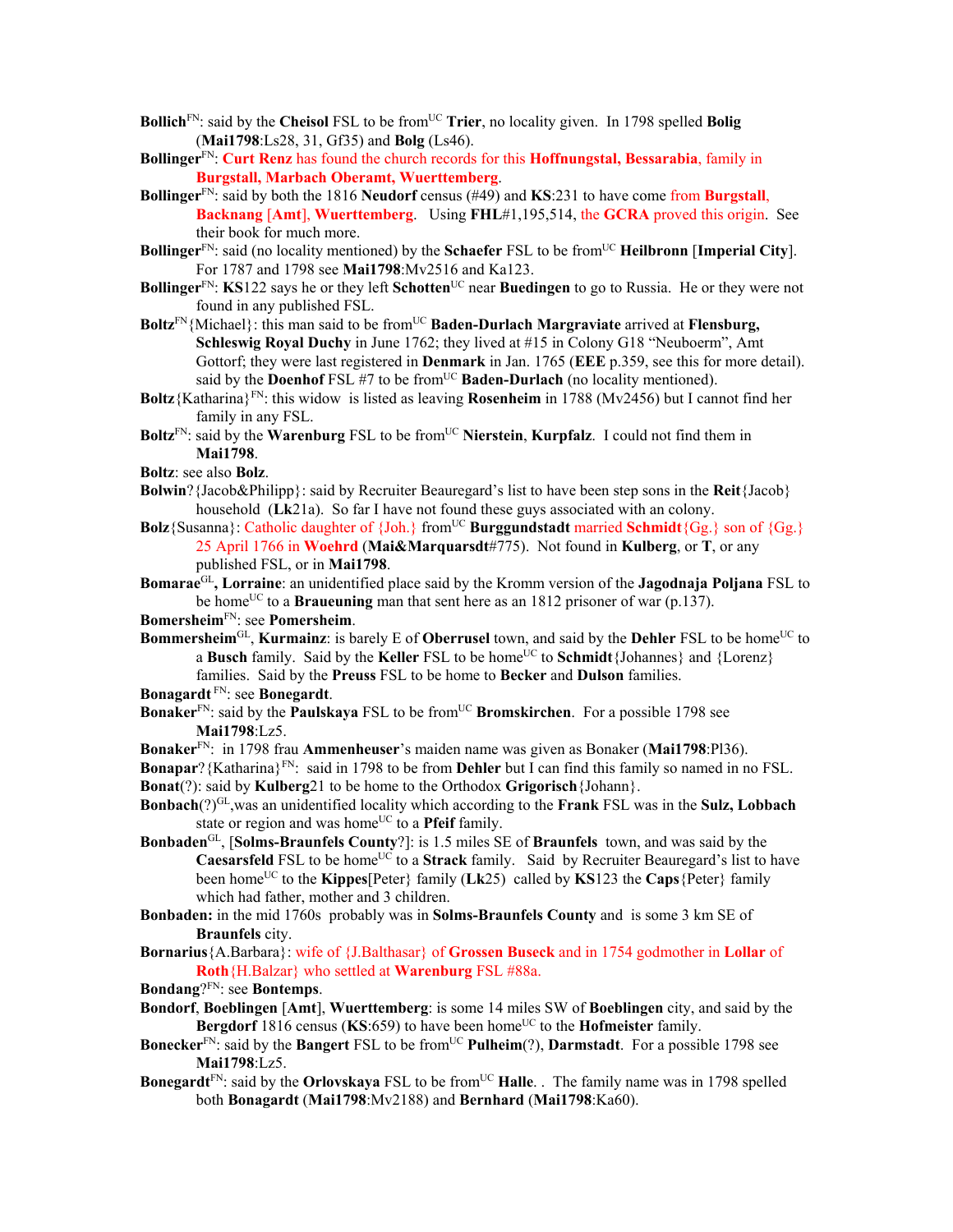- **Bonenschal**{Friedrich}FN: I could not find him in any FSL, but in a daughter was said to be in **Urbach** in 1797 (**Mai1798**:Mv2913) and in **Niedermonjou** in 1798 (Nm61).
- **Bonert**<sup>FN</sup>{Philippina}: daughter of the late {Gottfried}from<sup>UC</sup> **Russbach** married **Maul**{Johannes}22 August 1766 (**Mai&Marquardt**#749). Not found in **Kulberg**, **T**, any published FSl or in **Mai1798**.
- **Bonfeld**GL, **Heilbronn** [**Amt**], **Wuerttemberg**: is some 7 miles NW of **Heilbronn** city. Using **FHL**#1,860,569 the **GCRA** proved this to be home to the **Ehrmann** family that settled in **Kassel**, as well as Hoffnungstal and Arcis, **Bessarabia**.
- **Bonfeld**, **Barony of Baron von Gemmingen, Kraichen canton, Swabian Knights' Circle**: **EEE** p.614 said this might be the origin of **Steinbrenner**{David} who settled first in **Denmark** and then in **Rosenheim** FSL #38. This is the same place as the preceding entry, except some 50 years earlier. **Bonger**FN: see **Bangert**.
- 
- **Boni**FN: see **Baini** and **Pona**.
- **Bonlanden**GL, **Esslingen** [**Amt**], **Wuerttemberg**: is Bonlanden-auf-dem-Fildern, is 8 miles SW of **Esslingen-am-Neckar**, and using **FHL**(1,055,909) was proven by **GCRA** to be home to a **Schlecht**{Gottfried} who came to **Glueckstal** in 1817. It might also have been home to **Schlecht**{Margaretha}. It was proven by the **GCRA** to be home to the **Kron** family that settled in **Neudorf**. See the **GCRA** book for more.
- **Bonlanden-auf-den-Fildern**GL**, Stuttgart Oberamt, Wuerttemberg**: is some 10 miles SSE of **Stuttgart, Baden Wuerttemberg**, and was home to a **Wolfer** family that settled in **Gueldendorf, Odessa**.
- **Bonn**FN: this family name was found recorded in **Tann** marriage records 1762-1767; see **Flegel** trip.
- **Bonn**<sup>GL</sup>, [**Kurkoeln**] is some 15 miles SE of **Koeln** city center. Said by the **Kano** FSL to be home<sup>UC</sup> to a **Reischenberg** family that had a **Benedikt** step-daughter in the household. Said by the **Koehler** FSL to be home<sup>UC</sup> to a **Weissheim** family. Said by the **Pfeiffer** FSL to be home<sup>UC</sup> to a **Schwed** family.
- **Bonner<sup>RN</sup>:** Wayne Bonner has proven origins of over 200 Volga colonists. His research is published in his booklet Volga German Settlers Identified in Isenburg and Other German Church Records, Part I, 2007. This great booklet is for sale and can be ordered via WHBonner@aol.com. Most of his proofs are accompanied by extended detail about the settlers**'** parents and children. Exact sources are provided for each proof, so that you can check them yourself.
- **Bonnet**FN: see **Bohnet**.
- **Bontang**FN: see **Bontemps**.
- **Bontemps**<sup>FN</sup>: said by the **Brabander** FSL to be from<sup>UC</sup> **Nansy**, **Lothringen**. Possibly pelled **Bondang**? in 1798 (**Mai1798**:Bn10).
- **Bontemps**<sup>FN</sup>: said by the **Hoelzel** FSL to be from<sup>UC</sup> **Windsdorf**, **Lothringen**. In 1788 (Mai1798:Mv932) spelled **Bontang**, in 1798 (Bn10) spelled **Bondang**, and in 1798 possibly **Bundan** (Sm17).
- **Bontraeger**?<sup>FN</sup>: said by the **Boaro** FSL to be from<sup>UC</sup> **Igersheim**. Spelled **Bontreger** in 1798 (**Mai1798**:Mn01).
- **Bontreger**FN: see **Bontraeger**.
- **Bookschaft**, **Sinsheim Amt**, **Baden**: is some 5.5 miles SE of **Sinsheim** city, and proved by **Curt Renz** as home to the **Bier** family that settled in **Gueldendorf**, **Odessa**.
- **Boos**FN: said by the **Kukkus** FSL to be fromUC **Albig, Kurpfalz**.
- **Boos** {Michael} FN: said by the **Ober-Monjou** FSL to be from<sup>UC</sup> **Wiesbaden**, [Nassau-Usingen] **Principality**]. Spelled **Boes** in 1798 (Mai1798:Om15, 7?, 54, 62, Gf3?, 43?, Sh25, Sn40).
- **Boos** {Caspar}: the Recruiter Beauregard list ( $Lk126$ ) said he was from<sup>UC</sup> [Kur-]Mainz (no locality mentioned) and went to **Wittmann** in 1768. They may have been **Wittmann** first settlers, but I did not find them in **Mai1798**.
- **Boos**FN:also see **Boes**.
- **Bopp**FN: go to **Popp**.
- **Boquere**<sup>FN</sup>: said by the **Franzosen** FSL to be from<sup>UC</sup> **Banne**, **Frankreich**. I could not find this family in the 1798 Volga censuses.
- **Borat**? FN: said by the **Reinhard** FSL to be from<sup>UC</sup> **Mecklenburg-Schwerin** [Duchy]. I could not find them in **Mai1798**.
- **Borck**FN: see **Borger**.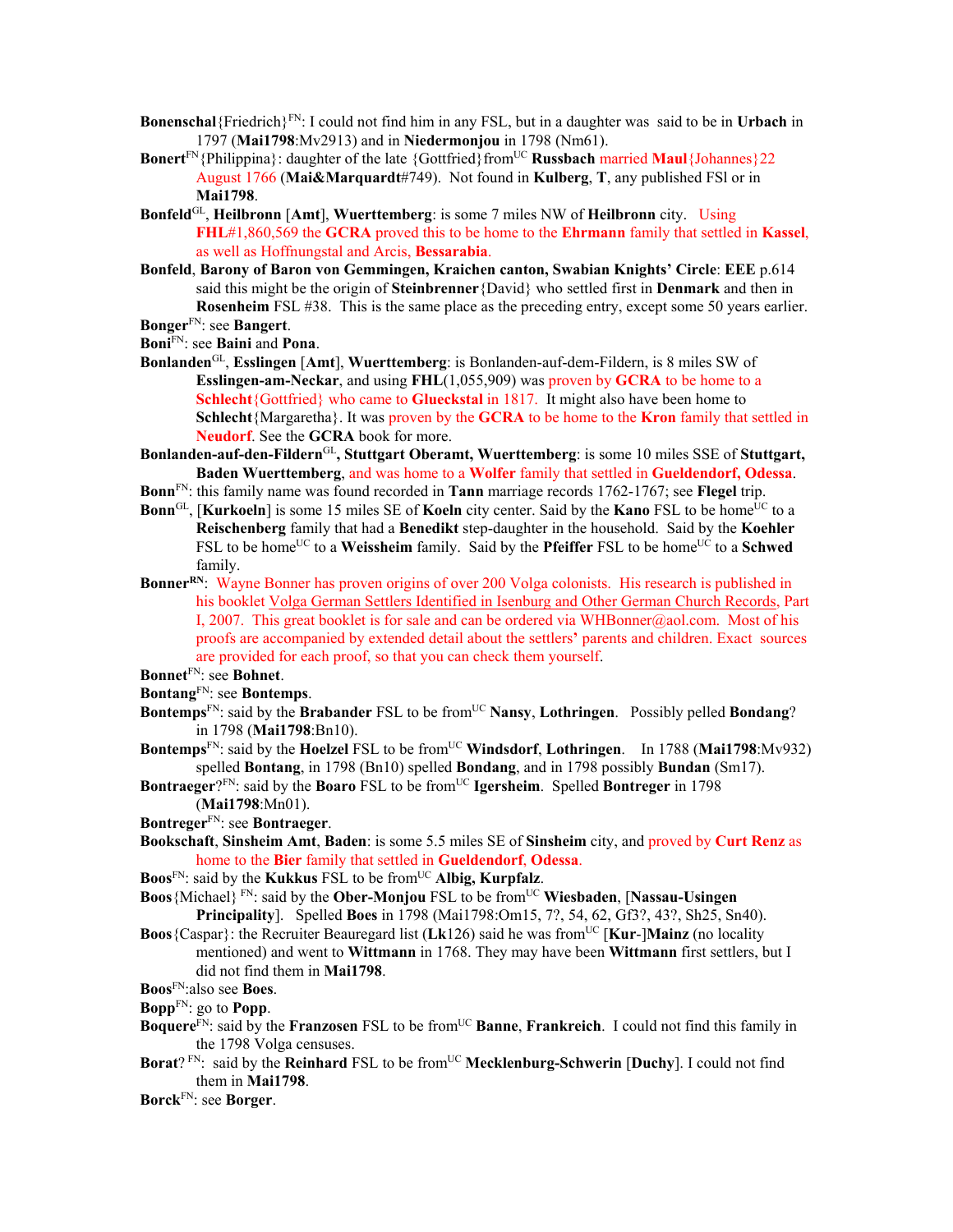**Bordeaux, Frankreich**: said by the **Franzosen** FSL to be home<sup>UC</sup> to **Bertrand** and **Plesa** families. This was probably the big port in SE France, but there were a couple of smaller places in France sonamed.

**Bordemann**: see **Bornemann**.

**Bordowskoje**<sup>VV</sup>: the Russian name for **Boaro**<sup>VV</sup>.

**Boregard**VV: (aka **Beauregard**, **Borgard**, **Bujerak** and **Buyerak**) is a Lutheran/mixed German village founded in 1766 on the eastern side of the Volga. Its FSL is now published in Pleve, Einwanderung …, vol.I, pp. 177-214. According to this, the first settlers were from the following places {italics indicate information from the Kuhlberg list} with the family names shown here in parens. Other spellings of family names, usually from later sources are in square brackets. Verified origin information is in red. The number after the family name is their FSL household number; numbers in the supplemental list have 100 added to them, so that supplemental #15 becomes #115: from **Alenkrinhausen**?: (**Lulea**?168); from **Amersfoort**: (**Klass**16); from **Arsalen**?: (**Gra**?146); from **Aschaffenburg**: (**Ludwig**142); from **Bamberg** [**Bishopric**]: (**Diethorn**?124, **Lill**145, **Seiler**149, and possibly **Koenig**134); from **Bassenheim** [**Barony**]: (**Peterson**135); from **Bautenstein**?: (**Heinemann**122); from **Bayreuth** [**Margraviate**]: (**Ludwig**2, **Vogeler**148); from **Bectolegaden**? [**Provosty**]: (**Schwiger**147); from **Bernstein**: (**Gernieier**?129 and possibly **Mueller**129); from **Bischofsheim**: (**Baumann**{Franz}63); from **Bissersheim**: (**Becker**174); from **Borg**: (**Hoffmann**{Martin}157, and possibly **Wagner**157); from **Bourgogne**: (**Seibert**65); from **Brachwitz**: (**Betther**[**Boettcher**]40); from **Braustein**?: (**Riefer**?61); from **Cappel**, *Holstein*: (**Paulson**[**Paulsen**]163); from **Danzig** [City-State]: (**Mattern**{Heinrich}26, **Schoenkneckht**25); from **Delchenburg**?: (**Kerner**[**Koerner**]11); from [**Anhalt-**]**Dessau** [**Principality**]: (**Hohenfelser**162); from **Eberfeld**: (**Martin**165); from **Eichenbuehl**: (**Leifried**?125); from **Enachenzerl**?: (**Mueller**{Nicholas}58); from **England**: (**Otzen**?179); from **Erinz**?: (**Goetz**36); from **Erlach**, **Brandenburg**: (**Kofent**160); from **Etalt**?: (**Elmknecht**?132, and possibly **Lenert**?[**Leinert**]132); from **Fanhausen**?: (**Kunz**[**Kuntz**]105); from **Frankfurt-am-Main** [**Imperial City**]: (**Schmidt**{PhilippW.}32, **Weber**[**Wever**]48, and possibly **Dietrich**32 and **Schuhmann**48); from **Freihausen**?: (**Kunz**[**Kuntz**]104); from **Fribourg**: (**Braun**21); from **Friedewald**, **Hessen**: (**Hahn**{Jacob}173, **Mueller**{Wilhelm}128 and possibly **Jensen**128); from **Fromhausen**?, **Holland**: (**Mueller**{Just}20 and possibly **Meinhart**20); from **Fuerstenwerder**, **Prussia**: (**Koppel**53); from **Fulda** [**Bishopric**]: (**Richter**9 and possibly **Dietrich**9); from **Goettingen** [**Principality**]: (**Blun**?50); from **Hadersleben**?: (**Helefeld**?183); from **Hagengen**?: (**Luid**?166); from **Haldorf**, *Hannover*: (**Carl**172, **Keil**169); from **Hendendein**?: (**Meier**34);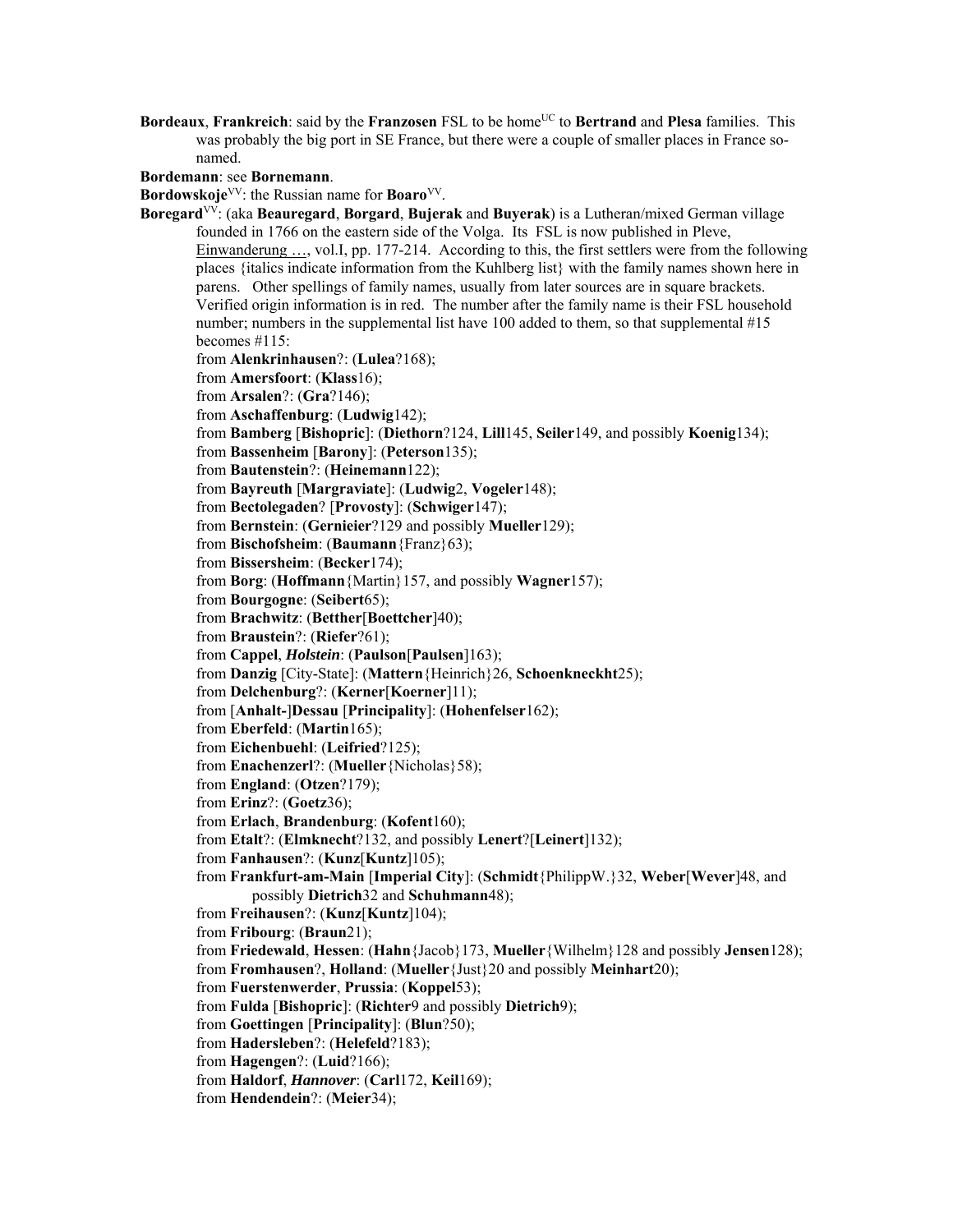from **Heneswart**?: (**Stecker**?120, and possibly **Bachmann**120); from **Hengofen**?: (**Ruder**?[**Rueder**]131); from **Hildburghausen**?[**Duchy**]: (**Franz**118); from **Hoegen**: (**Uhl**4); from **Holstein** [**Duchy**]: (**Monz**[**Mons**]54); from **Holzheim**: (**Koenig**{Jacob}15); from **Kaden**, *Darmstadt*: (**Schneider**{Andreas}164); from **Kerebach**?: (**Heck**?150); from **Kettwig**: (**Doenhof**119); from **Kiel**: (**Luis**182); from **Kirchhausen**: (**Maerz**46); from **Klarenthal**: (**Arnold**28, 31); from **Koenigsberg**: (**Hartmann**{Just}108); from **Kornbach**: (**Ockel**45); from **Kosswig**: (**Koch**35); from **Kranzberg**: (**Heinrich**64); from **Lanzenbach**: (**Hartmann**{Philipp}102); from **Lauf**: (**Schneider**{Christian} 133); from **Leer**: (**Leonhard**[**Leonhardt**]102): from **Lohrkirchen**?: (**Schuch**?114); from **Lydershausen**: (**Oper**?171 and possibly **Windemann**171); from **Mannhausen**: (**Mueller**{Michael}); from **Marisfeld**: (**Jordan**153); from **Massenheim**: (**Maass**38, **Sommer**{David}43, and possibly **Elscheidt** and **Jaeger**38); from **Meckendorf**: (**Bleier**?138); from **Mecklenburg** [**Duchy**]: (**Mannenger**101); from **Mecklenburg-Schwerin** [**Duchy**]: (**Jensen**140,141); from **Mirnas**?: (**Zahn**106); from **Mit-nachbars-zu-Elm**: (**Stoppel**12); from **Muenster** [**Bshopric**?]: (**Kranefeld**47); from **Nassau**: (**Rehl**[**Riel**]58); from **Nassau-Usingen** [**Duchy**]: (**Gottkan**?117); from **Neuhausen**: (**Mueller**{Heinrich}24); from **Neunhof**: (**Engel**{Heinrich}19); from **Nieheim**: (**Baumann**{Friedrich}17 and possibly **Zizel**?17); from **Niel**: (**Texter**?177); from **Nordhausen** [**Imperial City**]: (**Goettmann**[**Gettmann**]23); from **Oberstein**, [**Barony or Knights holding**]: (**Hahn**{Georg}103); from **Oberweld**?, *Sachsen*: (**Graf**184); from **Oesterreich**: (**Schon**33); from **Ondenbrun**?: (**Heidemann**170); from **Orgus**?, **Danzig**: (**Mueller**{GeorgJensen}130); from **Oschorburg**?: (**Edel**67); from **Pfaffenheim**: (**Sommer**{Heinrich}); from **Pfaffenwiesbach**?: (**Anfang**121); from **Plettenberg**: (**Schoeneberg**158 and possibly **Hirsch**158); from **Portich**?: (**Biller**?6); from **Potsdam**: (**Koenig**{Christian}116); from **Preussen**: (**Ritzler**[**Retzler**]18); from **Riomkin**?, *Danzig*: (**Christiansen**180); from [**Anhalt-**]**Rosslau** [**Principality**]: (**Windecke**?[**Wiedecke**]8); from **Rot**: (**Goebel**115, **Merkel**?111, and possibly **Schulz**111); from **Rotterdam**: (**von der Giese**3); from **Ru**…**nsstein**?: (**Pretzel**55);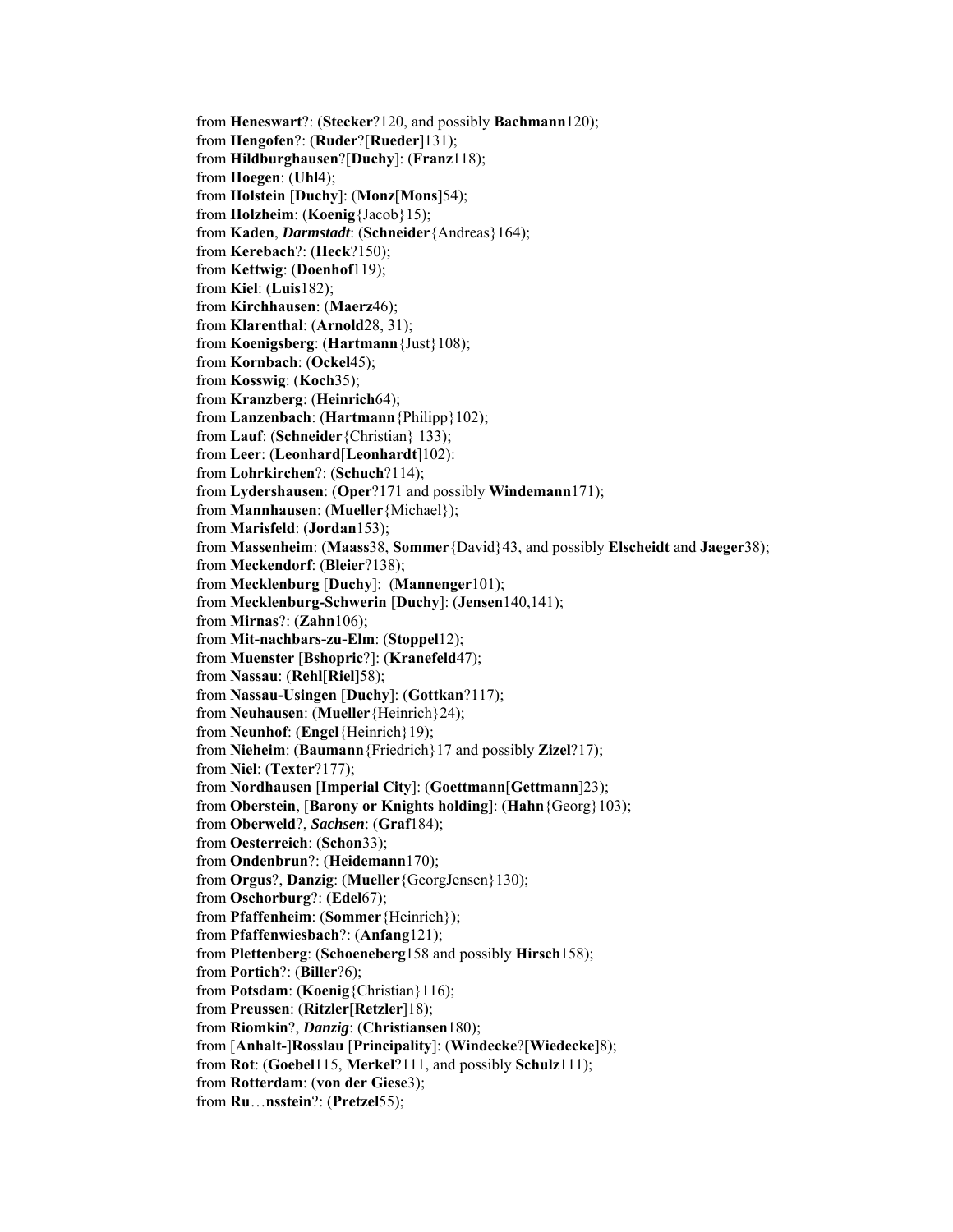from **Rumbach**: (**Beier**41); from **Rumstadt**?: (**Lieber**[**Liebert**]56); from **Rurkirch**?, **Kumainz**: (**Mueller**{Andreas}136 and perhaps **Rot**136); from **Sachsen-Gotha** [**Duchy**]: (**Risch**1, and possibly **Wolf**1); from **Schabenheim**?: (**Wane**124); from **Schellbach**: (**Wanser**42); from **Schelm**?, **Brandenburg**: (**Bruckmann**?159, and possibly **Neuhaus**?159); from **Scherstong**?: (**Menges**?59); from **Schierstein**: (**Engel**{Adam}13); from **Schlitz**: (**Bittner**49); from **Schlitz**, *Darmstadt*: (**Reiling**155); from **Schoenwald**: (**Herel**144); from **Schwarz**, *Darmstadt*: (**Noll**51); from **Schwelm**?, (**Hans**?178); from **Schwelm**, **Brandenburg**: (**Duxberg**156); from **Schwelm**, **Westfalen**: (**Kalstadt**126, **Kinzenbach**?127); from **Semmerdinger**?: (**Wuerz**127 and possibly **Zeiser**?137); from **Steinig**?, **Fulda**: (**Gottbegat**?113, **Meis**112); from **Stitzenhein**?: (**Rau**52); from **Stockholm**, **Schweden**: (**Bergstroem**181); from **Stuerzhausen**: (**Borg**?152, **Naumann**143); from **Tinich**?: (**Muench**5); from **Unknown**: (**Hauchen**37, **Rihl**[**Riel**]39); from **Unterweld**: (**Homann**161); from **Vandelans**, **Frankreich**: (**Barbier**[**Barbie**]185); from **Waizendorf**: (**Fras**139); from **Wallroth**?: (**Staf**?[**Staff**/**Straf**/**Staab**]60); from **Wambach**: (**Schambler**?[ **Schamber**]30); from **Weener**: (**Dick**109, **Kremer**[**Kraemer**]110, from **Weil**: (**Steigel**123); from **Weissbach**: (**Mennike**44); from **Welzigdorf**?, *Hessen*: (**Korn**151); from **Werve**: (**Hirsch**66); from **Westerburg**: (**Fricke**7); from **Westhausen**: (**Rausch**14 and possibly **Wendebach**[**Weitebach**]14); from **Weisbaden**: (**Mattern**{Wilhelm}27); from **Wittenrot**?: (**Wurst**62); from **Witzenheim**: (**Auze**176); from **Wnikat**?: (**Neumann**10); from **Wuerzburg**: (**Schmidt**{Caspar}29); from **Zaberetenheim**?: (**Frank**22); from **Zoller**?: (**Hoffmann**167). **Borel**FN: see **Borell**. **Borell/Borrell/Burell/Porell**{Georg}, {Jacob}<sup>FN</sup>: these sons of {Johannes} (**EEE** p.366) were said by **KS**122 and by the **Balzer** FSL #28 and 29 to be from<sup>UC</sup> Baden-Durlach [Margraviate]. The family name in the 1765 **Luebeck** ML (St. Peter's Lutheran) was **Porell** when {Georg} married a

**Steiner** woman [**Mai&Marquart**#11], but was **Borell** in the **Balzer** 1798 census (**Mai1798**:Bz108) as well as in 1792 (Mv75).

**Borell/Burell**{Johannes}: Danish records said this man of the Reformed faith fromUC **Speck/Spoeck, Oberamt Karlsruhe, Unteramt Staffort, Baden-Durlach Margraviate** arrived with Lutheran wife and 3 children at **Schleswig city, Schleswig Royal Duchy** in May 1761; they lived at #3 "Auf dem Wiese" in Colony G7 "Fridrichswiese", Amt **Gottorf;** when he died in1763 this property passed to his son {Hans/Johann Georg}, but the family soon left in May 1763 (EEE p.366, for more detail see that).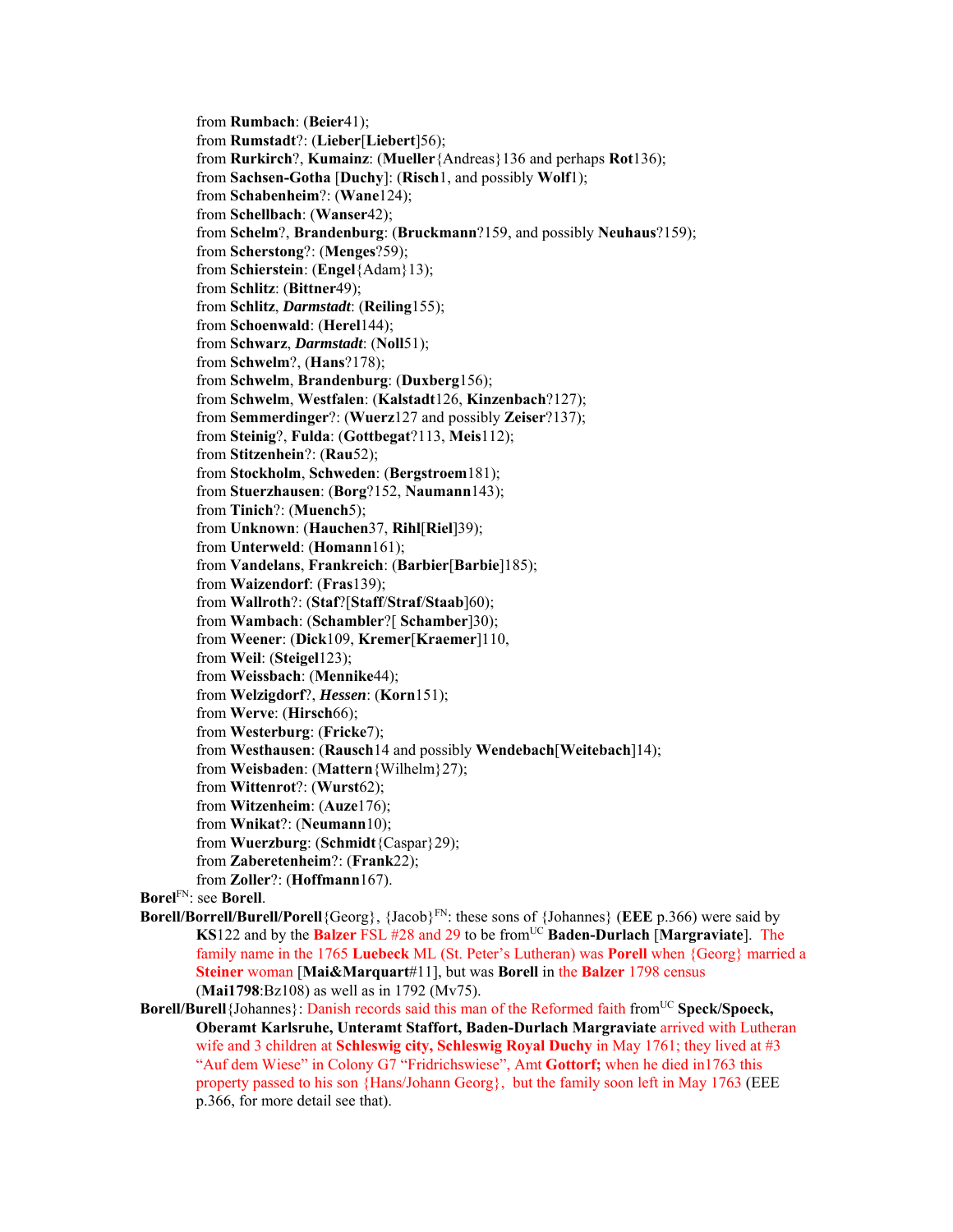- **Borell/Borel**<sup>FN</sup>{Albrect Ludwig Friedrich}: the **Wohrd** ML says **Borel** was from<sup>UC</sup> **Erlang** and married **Huebner** {Eva E.} on 25 April 1766. (**Mai&Marquardt**#774 & **KS**122). Later in 1766 in **Oranienbaum** {Albrecht & Elisabeth} and a 9 yr-old daughter took transport for the **Volga**  (**T**4540-4542). By 3 Aug 1767 {Eva} had died and her widowed **Borell** husband with one stepdaughter (no family name given) had settled at **Boaro** FSL #111, both said to go to **Schaffhausen** in 1768, he said to be from **Erlangen**. No further information.
- **Borell/Borrell**{A.Maria}: from<sup>UC</sup> **Offenbach** she married in **Buedingen** on 1 April 1766 **Chardon**{Abraham Isaak} (**Mai&Marquardt**467, **KS**122, 124). Not found in **Kulberg**, **T**, any published FSL, or in **Mai1798**.
- **Borg**?<sup>FN:</sup> said by the **Boregard** FSL to be from<sup>UC</sup> Stuerzhausen.
- **Borg**FN: said by the1798 **Neidermonjou** census to be the maiden name of frau **Mueller**{Martin}.
- **Borg**<sup>GL</sup>: an unidentified place said by the **Boregard** FSL to be home<sup>UC</sup> to the **Hoffmann** {Martin} family and possibly a **Wagner** family. There are at least 10 Borgs in the Germanies: 5 in Sweden, 1 in Denmark, 2 in Lower Saxony, 1 in Mecklenburg-Vorpommern, and 1 in Saarland.
- **Borg**FN: listed by both the 1858 **Neudorf** census (#239) and **KS**:231 with no origin. The GCRA thinks this widow's name may actually have been **Sorg**.
- **Borg**, Mecklenburg<sup>[</sup>-Schwerin Duchy]: said by the Stahl-am-Tarlyk FSL to be home<sup>UC</sup> to the Ecksu? family, and possibly tostep-son **Bartel**{Johann}.
- **Borgard**VV: a alternate spelling for **Boregard**VV.
- **Borgatfeld**?<sup>GL</sup>: an unidentified place said by the **Paulskaya** FSL to be home<sup>UC</sup> to a **Mesing** family. Kuhlberg said this was in **Darmstadt**.
- **Borgenon**FN: see **Pourquenoit**.
- **Borger/Borgert**<sup>FN</sup>{J.Michael}: with wife {Anna} and children {Johann} 14, {Georg} 10, {Anna} 7 arrived in **Russia** 31 July 1766 said to be from<sup>UC</sup> Darmstadt (Kulberg2843). Not found in **T**. By July 1766 they had settled in **Holstein** FSL #34 which said he was from<sup>UC</sup> Raibach, **Darmstadt**. In 1798 his wife is called **Ruddel**{A.Maria} (**Mai1798**Ho29).
- Borger<sup>FN</sup>{Herman}: said by the **Roethling** FSL #46 and **KS**123 to be from<sup>UC</sup> Sendelbach, Wuerzburg [**Bishopric**]. **KS**123 said that was in **Lohr** [Oberamt]. Not found in **Kulberg** or **T**.
- **Borger** FN{J.Jacob}: and his **Pitsch** wife {A.Catharina} had a son {Juergen Philipp} baptized 5 May 1766 in **Luebeck** (**Mai&Marquardt**#1288). Not found in any later source, although it may be that a son or a grandson shows up in 1798 in **Stahl-am-Tarlyk** (**Mai 1798**:St17).
- **Borger** FN{Nicolaus}: arrived in Russia single (**Kulberg**7005). No further mention of him unless he in fact is the son listed in the next entry.
- **Borck/Bochard/Borger** FN{Nicolaus}: arrived in **Russia** with wife {Margaretha} and son {Nicolaus} 20 (**Kulberg**7078). The Catholic {Nicolaus} and wife {Margretha} took passage from **Oranienbaum** to the **Volga** in 1766 (**T**4907-4908). They may have settled early in **Beideck**: {Katharina} at age 41 was still there in 1798 (**Mai1798**:Bd13) and another {Katharina}age 32 was in **Stahl-am-Tarlyk** with the note that she had come there from **Beideck** (**Mai1798**:St5)
- **Borgmenbus**?FN: said (no locality mentioned) by the **Neidermonjou** FSL to be fromUC **Riedesel**. I could not find this family in the 1798 censuses.
- **Bork**FN: see **Burg**.
- **Bork**<sup>GL</sup>: an unidentified place said by the **Galka** FSL to be home<sup>UC</sup> to a **Spring** family. There are at least 2 Borks in Germany.
- **Borm**<sup>FN</sup> {Peter}: said by the **Rosenort** FSL to be from<sup>UC</sup> **Damfeld**, **Marienburg Amt**.
- **Borm**<sup>FN</sup> {Peter}: said by the **Rosenort** FSL to be from<sup>UC</sup> **Uchnitz/Usnitz**, **Stuhm Amt**.

**Bormut**FN: said **Barmut**.

```
Born{Gottfried}: married Weissenzehn{Margaretha} in Rosslau on 2 June 1766
```
(**Mai&Marquardt**#1001, **KS**122, 163). They arrived in **Russia** on 8 August 1766 with him identified as Catholic from **Prussia** (**Kulberg**3264). Not found in T, in any published FSL or in **Mai1798**.

- **Born**FN: also see **Baron**.
- **Born**<sup>GL</sup>: an unidentified place said by the **Paulskaya** FSL to be home<sup>UC</sup> to **Gerke**? and **Millner** families. Said by the **Warenburg** FSL to be home<sup>UC</sup> to **Lehmann** {Heinrich}. There were at least 10 Borns in the Germanies; one of these was in Nassau-Usingen Principality near other Warenburg origins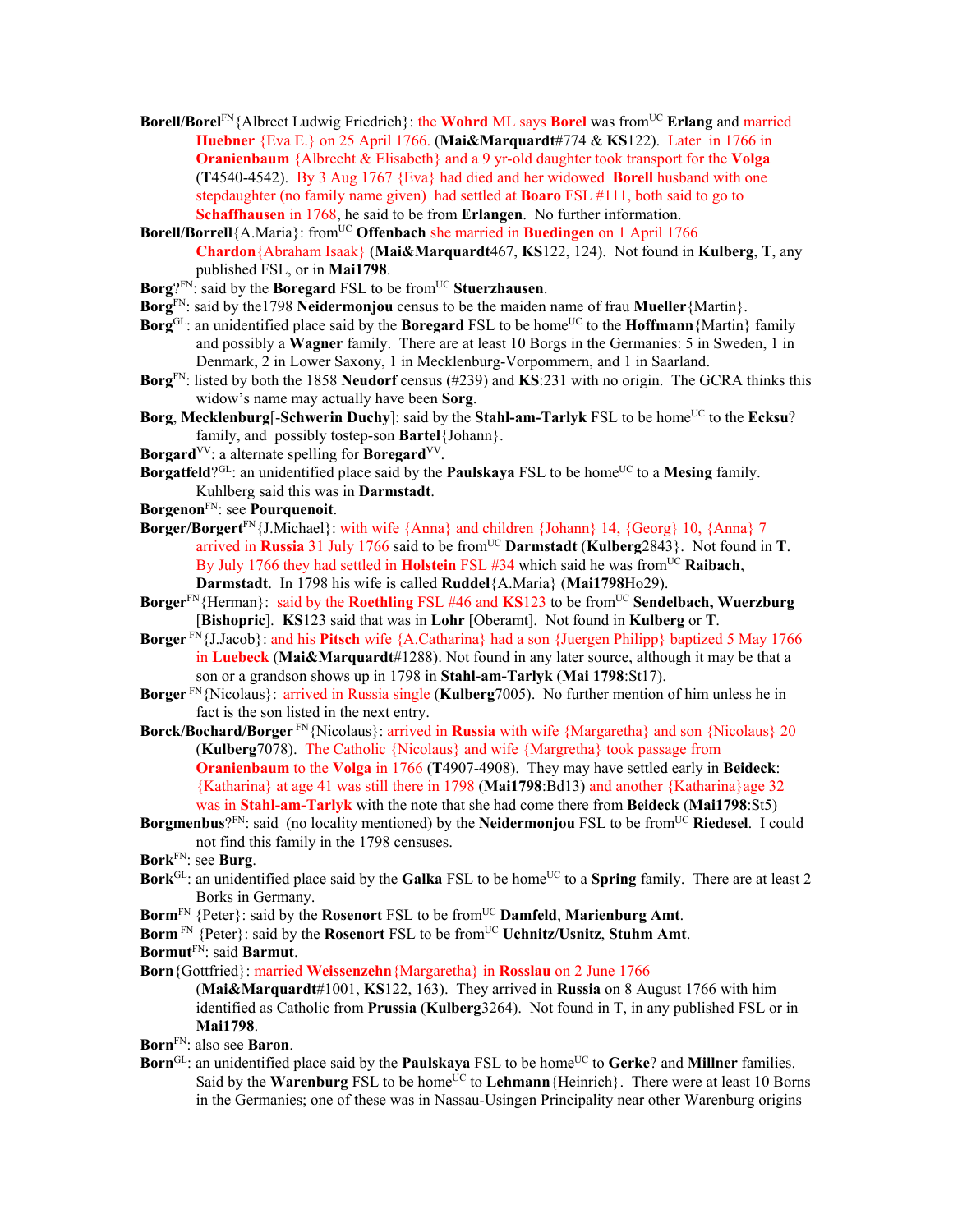17 km NW of **Wiesbaden** city.

- **Born**: an unidentified place said said by Recruiter Beauregard's list to have been home<sup>UC</sup> to the **Gebauer**{Johannes} family; Kuhlberg said this was in [**Kur**-]**Mainz** (**Lk**101). There are several Borns in Germany (none of which seems to have been in former **Kurmainz** lands) plus more in the neighboring countries.
- **Born**, **Sachsen**[sic?]: an unidentified place said by the **Schaefer** FSL to be home<sup>UC</sup> to an **Appel** family. I could find no Born that was then in any **Sachsen** country.
- **Borneman**FN: see **Bornemann**.
- **Bornemann/Bordemann**FN{H.Ludwig+w}: said by **Kulberg**91 and by the **Orlovskaya** FSL (#53) to be fromUC **Braunschweig** (no locality mentioned). Not found in **T**. The family name was spelled **Borneman** and perhaps **Bornomar**? in 1798 (**Mai1798**:Mv2196 and Or42?). from **Braunschweig**: (**Bordemann**{H.Ludwig+w} (**Kulberg**91);
- **Borngraeber**FN: listed as having arrived in 1812 in the **Bergdorf** 1816 census (**KS**:659) but without origin.
- **Bornheim**<sup>GL</sup>, **Kurpfalz**: an unidentified place said by the **Kautz** FSL to be the home<sup>UC</sup> of a **Reiber** family. There are three places with this name in the **Pfalz**: one is some 18 miles SW of **Mainz**; one is some 39 more miles SSE; and the least likely is some 77 miles NW of **Mainz**. Or this might be the same place as the next entry.
- **Bornheim**GL, **Landau** [**Amt**], **Pfalz**: is 2 miles NE of **Landau-in-der-Pfalz**, and was said by the 1816 **Kassel** census (#14  $\&$  47) and by **KS**:321 to be home<sup>UC</sup> to the **Junker**/**Junkert** family.
- **Bornheim**, **Offenbach** [**Amt**], **Hesse**: is now a neighborhood on the eastern side of the Frankfurt-am-Main city centre, and said by KS:245 to be home<sup>UC</sup> to the Diehl{Schauer{ Johannes}/ Schauer /Theobald} family that settled in **Neudorf**.
- **Bornmeister**: see **Burmeister**.
- **Bornn**FN: see **Baron**.
- **Bornomar**? FN: see **Bornemann**.
- **Borntrager**FN: see **Bontraeger**.
- **Borodino** BV**, Bessarabia**: a German village founded about 1814. For an extensive exploration of its people (as well as that of nearby **Periojany Chutor**) and their origins, go to Judy A. Remmick-Hubert's great site: http://www.remmick.org/Borodino.Bess.Genealogy/index.html.
- **Borrel**FN: see **Borell**.
- **Borschdrech**<sup>FN</sup>: said by the **Boaro** FSL to be from<sup>UC</sup> **Trebtow**(?). I could not find this man in the 1798 Volga censuses.
- **Borschet**FN: see **Bermet**.
- **Borsdorff**{J.Gottfried}: he married **Tunder**{Johanna Louise} on 6 April 1766 in **Rosslau** (**Mai&Marquardt**#904, **KS**122). **KS**122 mistakenly had the year as 1765. They arrived in Russia on 4 July 1766 when he was said to come from<sup>UC</sup> Halle (Kulberg<sup>1332)</sup>. Later in 1766 they took transport from **Oranienbaum** to the **Volga**, during which trip he died (**T**5490-5491). I could not identify the widow in any published FSL or in **Mai1798**.
- **Borsteter**FN: listed by both the 1816 **Kassel** census (#102) and **KS**:231 without origin. See the **GCRA** book for a bit more. Also spelled **Borstetter**.
- **Borstetter**FN: see **Borsteter**.
- Borstorf?<sup>GL</sup>: an unidentified place said by the **Paulskaya** FSL to be home<sup>UC</sup> to a Musch? family.
- **Bortdorf**?FN: said by the **Neidermonjou** FSL to be from<sup>UC</sup> **Berlin**. I could not find this man in the 1798 censuses.
- **Bortl**(?){Elisabeth}: was a step-daughter in the **Niedermonjou** household of **Spahn**{Nicolaus} 7 June 1767 (nm FSL #37b).I could not find her in the 1798 Volga censuses.
- **Bosch**<sup>FN</sup>: said by the **Katharinenstadt** FSL to be from<sup>UC</sup> **Amsterdam, Holland**.
- **Bosch**FN: also see **Boss**.
- **Bosche**FN: said by the 1798 **Balzer** census to be the maiden name of frau **Hoffmann**{Valentin} (**Mai1798**:Bz49).
- **Bosche**FN: listed in the 1858 **Kassel** census (**KS**:698) as well as in **KS**:231 with an incorrect origin, and proved by the **GCRA** to be from **Hefersweiler**, **Niederkirchen** [**parish**], **Kusel** [**Oberamt**], **Rheinpfalz**. Also spelled **Boschee**and **Boshe**.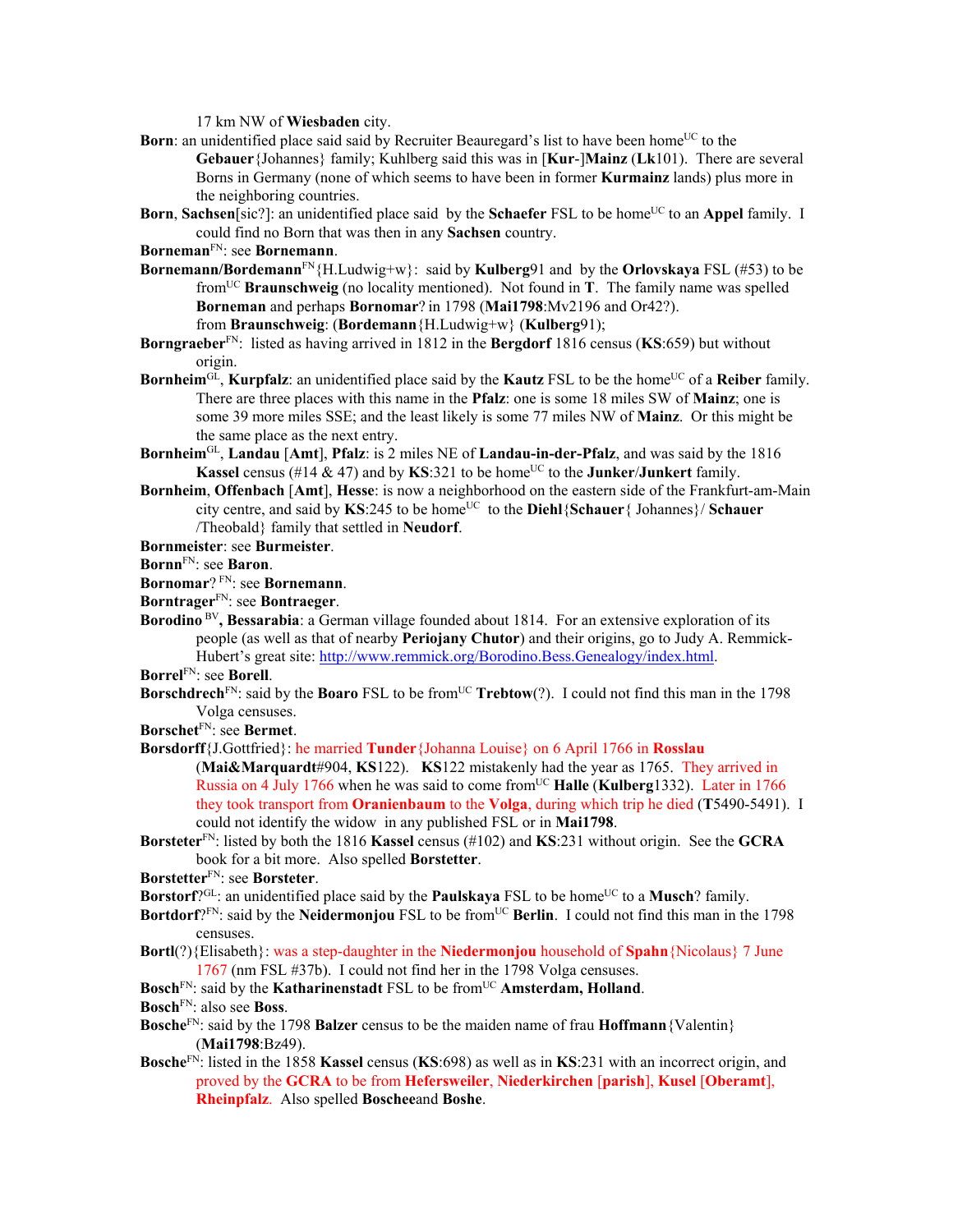**Boschee**FN: see **Bosche**.

**Boshe**FN: see **Bosche**.

- **Bosler** FN: said by the **Straub** FSL #36 to be fromUC **Lichtenberg**, [**Hessen**-]**Darmstadt** [**Landgraviate**]. I did not find them or any descendants in **Mai1798**. Bill Picklehaupt says he found this man's origin.
- **Boss**<sup>FN</sup>{A.Elisabeth|: married **Schaaff**{Johann} 7 June 1766 in **Luebeck**, both said to be born<sup>UC</sup> in the **Riedesel** [**Barony**] (**Mai&Marquardt**#239). They arrived in **Russia** on 13 September 1766 (**Kulberg**5588). Later in 1766 they took transport from **Oranienbaum** to the **Volga** (**T**406-408). By August 1767 they had settled in **Stephan** FSL #3. In 1798 her surname was spelled **Bosch** (**Mai1798**:Sp22).
- **Bosse**{Cornelia}: the widow of **Sebisz** she married **von Maanen**{Voiter} in **Luebeck** 10 October 1765 (**Mai&Marquardt**#1178). Not found in **Kulberg**, **T**, any published FSL, or **Mai1798**.
- **Bossel**<sup>FN</sup>: said by the **Dinkel** FSL to be from<sup>UC</sup> **Anhalt-Zerbst** (no location mentioned).
- **Bossel** FN: said by the **Stahl-am-Tarlyk** FSL to be from<sup>UC</sup> **Kolbow**? **Amt**, **Mecklenburg**[-**Schwerin Duchy**]. I could not find members of this family in **Mai1798**.
- **Bosseler**<sup>FN</sup>{Magdalena Sophia}: from<sup>UC</sup> **Umstadt**, married **Willmann**{Georg Heinrich} in **Buedingen** on 24 June 1766 (Mai&**Marquardt**#710). KS164 mistakenly said the place was Ullstadt near Neustadt on the Aisch. In Sept. 1766 with husband {Heinrich} and her sister {Margaretha} she arrived in **Russia**, husband said to be from<sup>UC</sup> **Hanau** [County] (Kulberg6513). Later in 1766 they took transport from **Oranienbaum** for the **Volga** (**T**7144-7145). KS122 said they were heading for **Schaffhausen**. But insterad by Sept 1767 her husband, then a widower, had settled in **Frank** FSL #84 which said he was from<sup>UC</sup> **Harpeshausen**(?), **Hannover** [sic for **Harpertshausen**, **Hanau** [**County**].
- **Bossert**{A.Maria}: said by Recruiter Beauregard's list to have been an orphan girl in the **Pfeifer**{Jacob} household (**Lk**57a). She may have been the daughter of **Passer[**J.Georg&Maria} in 1767 (**T**4840-4844). So far I have not found her associated with an colony.
- **Bossert**FN{A.Maria}: the wife of **Bossert**{Bernhard} was said by the first transcription of the **Stahl-am-Karaman** FSL (#3) to be fromUC **Karlsruhe**, **Baden-Tuchan**(sic for –**Durlach**). Ehe Pleve version had this as **Karlsruhe**, **Baden**–**Durlach**.
- **Bossert**FN{Bernhard}: this Lutheran said to come from **Baden-Durlach Margraviate** arrived at **Schleswig city**, **Schleswig Royal Duchy** in May 1761; he and his wife lived at #13 "Viehhof" in Colony GE "Friderichsfeld", Amt Gottorf; they were last recorded in **Denmark** in Jan 1765 (**EEE** p.360, for more detail go there). Said by the **Stahl-am-Karaman** FSL (#3) to be fromUC **Karlsruhe**, **[Baden-]Durlach [Margraviate].**.
- **Bossert**{Elisabeth}: said by Recruiter Beauregard's list to have been an orphan girl in the **Anfang**{JacobFranz} household (**Lk**106a). So far I ha**ve** not found her associated with an colony.
- **Bossler** FN: see **Bosler** and **Bosseler**.
- **Bostel/Postel**?<sup>FN</sup>: said by the **Boaro** FSL to be from<sup>UC</sup> **Gernhausen**(?), **Kurmainz**(?). I could not find this couple in the 1798 Volga censuses; they probably had died.
- **Boster**FN{Leonhard}: married **Klein**{A.Maria} on 22 May 1766 in **Luebeck** (**Mai&Marquardt**#61, **KS**122). Not found in **Kulberg** or **T**. By August 1767 they had settled in **Boaro** FSL #112. Not found in **Mai1798**.

- **Bote**FN: said (no locality mentioned) by the **Neidermonjou** FSL to be **Grossenhain**?. I could not find this man in the 1798 censuses.
- **Botersinks**?<sup>GL</sup>, **Blumenfeld**: an unidentified place said by the **Brabander** FSL to be home<sup>UC</sup> to a **Wind** family. Might this have been Podrasnitz, now Podraznice, Czech Republic, some 45 miles W of Praha?
- **Both**<sup>FN</sup>: said by the **Mueller** FSL to be from<sup>UC</sup> **Langen**. In 1798 this family name is rendered **Bott**, and the wife's maiden name is given as **Wolf** (**Mai1798**: Ml08).
- **Both**<sup>FN</sup>: said by the **Neidermonjou** FSL to be from<sup>UC</sup> [**Hessen-**]Darmstadt. I could not find this family in the 1798 censuses.
- **Both**FN: this family name was found recorded in **Tann** marriage records 1762-1767; see **Flegel** trip.

**Bosz**FN: see **Voss**.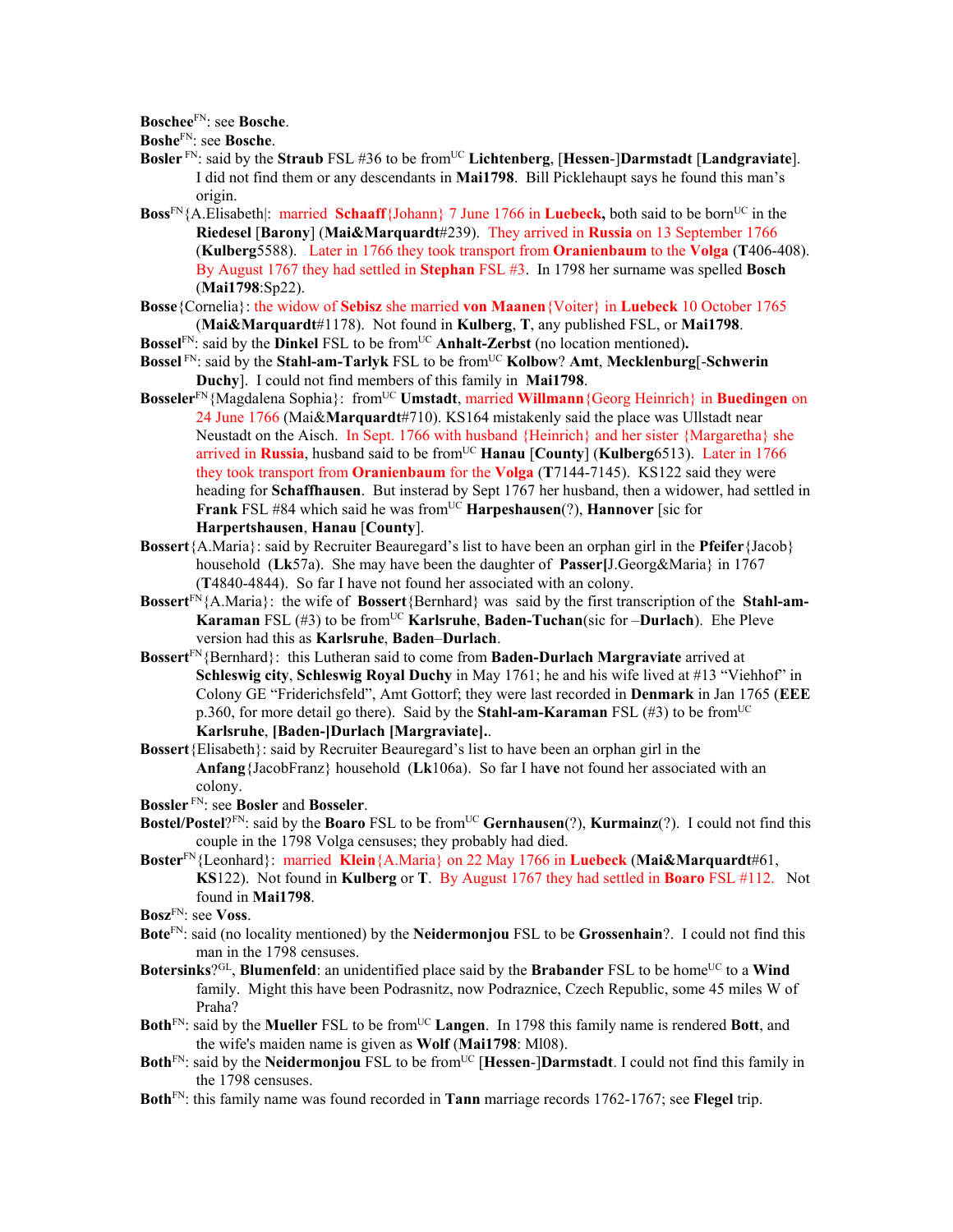- **Bothfeld** GL, **Hannover** [i.e.**Kurbraunschweig**]: is now a northern section or suburb of **Hannover** city and was said by the **Warenburg** FSL to be home<sup>UC</sup> to a **Mueller**{J.Heinrich} and perhaps to a **Grossmann** family.
- **Bototzki**FN: the 1798 **Husaren** census gives Herr **Gitor**'s wife's maiden name as **Bototzki** (**Mai1798**: Hn24).
- **Botschke**: according to archival records this unnamed man, his wife, and 2 children, having come there fromUC **Brandenburg** [**Duchy**], leftUC **Dessau** [**Principality**] for Russia (**Mai&Marquardt**#1058, **KS**123). Found in no later source.
- **Bott**{Helfried+w+3c}: **Kulberg**154 said they were from<sup>UC</sup> Gruenberg. Not found in **T**. Said by the **Katharinenstadt** FSL #95 to be from **Gruenberg**, **Hessen**[-**Darmstadt Landgraviate**]. Using FN1195960 Bill Pickelhaupt has proven this origin for this line back to the 1640s. For more information go to http://cvgs.cu-portland.edu/origins/b/bott\_katharinenstadt.cfm.
- **Bott**FN{Michael}: married **Schwab**{Margaretha} (no origin given) in **Luebeck** 2 July 1766 (**Mai&Marquardt**#1196). **KS**123 mistakenly gave the year of the marriage as 1765. They arrived in **Russia** on 9 Aug 1766, her name as  ${A.Margaretha}$  and he said to come from<sup>UC</sup> **Hanau** (**Kulberg**4078). Not found in **T**. By August 1767 they had settled in **Kraft** FSL #38 which said he was fromUC **Steinau-an-der-Strasse**(?), **Hanau**.
- Bott<sup>FN</sup>: said by the **Norka** FSL to be from<sup>UC</sup> **Hessen** (no locality mentioned). Spelled **Bott** in 1798 (**Mai1798**:Nr132, Bd79, Wt48) and **Bad** in both 1792 and 1798 (Mv1967 and Wt157).
- **Bott**<sup>FN</sup>: said by the **Urbach** FSL to be from<sup>UC</sup> Steffin, **Brandenburg**[sic?]. I could not find them in **Mai1798**.
- **Bott**FN{Elisabeth}: fromUC **Lauterbach**, [**Reidesel/Fulda**] she married **Becker**{Conrad} in **Buedingen** on 11 April 1766 (**Mai&Marquardt**#517, **KS**123). They settled in **Stephan** FSL #20 which gave their family name as **Baecker**.
- **Bott**<sup>FN</sup>{Georg Ludwig}: left<sup>UC</sup> Greifenthal near Wetzlar to go to Russia. I did not find him in any published FSL.
- **Bott**FN: also see **Bad**, **Batt**, **Bopp**, **Both**, **Butt**, **Patt** and **Pott**.
- **Bottmingen**GL, **Basel**[-**Land Kanton**], **Schweisz**: is some 2.5 miles SW of Basel city, and was proven by **GCRA** to be home to the **Jundt** family that went to **Glueckstal**. See the **GCRA** book for more details.
- **Bougie**<sup>FN</sup>: said by the **Franzosen** FSL to be from<sup>UC</sup> Vilercotrie?, **Frankreich**. I could not find this family in the 1798 Volga censuses.
- **Boullion**<sup>FN</sup>: said by the **Brabander** FSL to be from<sup>UC</sup> Lackot?, Dafin?. Spelled Bullion in 1798 (**Mai1798**:Bn22).
- **Bouillon, Frankreich**: an unidentified place said by the **Husaren** FSL to be home<sup>UC</sup> to a **Dorbau/Durbak/Durban** family. There were several places of this name in France; none of them that I can find at all close to the German states.
- **Bour**FN: three families said by the **Norka** FSL to be fromUC **Hessen**. Later spelled **Bauer** (**Mai1798**:Nr104, 128?).
- **Bour**<sup>FN</sup>: two families said by the **Norka** FSL to be from<sup>UC</sup> **Isenburg** (no locality mentioned). Later spelled **Bauer** and one wife's maiden name was given as **Weber** and the other as **Krohl** (**Mai1798**:Nr55, 70).
- **Bourget, Frankreich**: an unidentified place said by the **Franzosen** FSL to be home<sup>UC</sup> to a **Robin** family. There are at least 3 places in France with this name.

**Bourgignon** FN: see **Pourquenoit**.

**Bourgogne**<sup>GL</sup>: an unidentified place said by the **Boregard** FSL to be home<sup>UC</sup> to the **Seibert** family. Bourgogne/Burgandy was a French province, and there are 2 cities of this name in Belgium 1 in Champagne, and 1 in Lorraine.

**Bourguignon** FN: see **Pourquenoit**.

- **Bourseck**{Helena}: married **Schirmer**{Joseph} in **Luebeck** 10 October 1765 (**Mai&Marquardt**#1179). **KS**154 mistakenly had the year as 1766. Not found in **Kulberg**, **T**, any published FSL or in **Mai1798**.
- **Boutteiller**{Albertina Friederica Metta}: wife of **Breyer**{Samuel} (medical doctor of Russian colonists) and mother of **Breyer**{E. Juliana Friederica} who was baptized in **Luebeck** 16 August 1766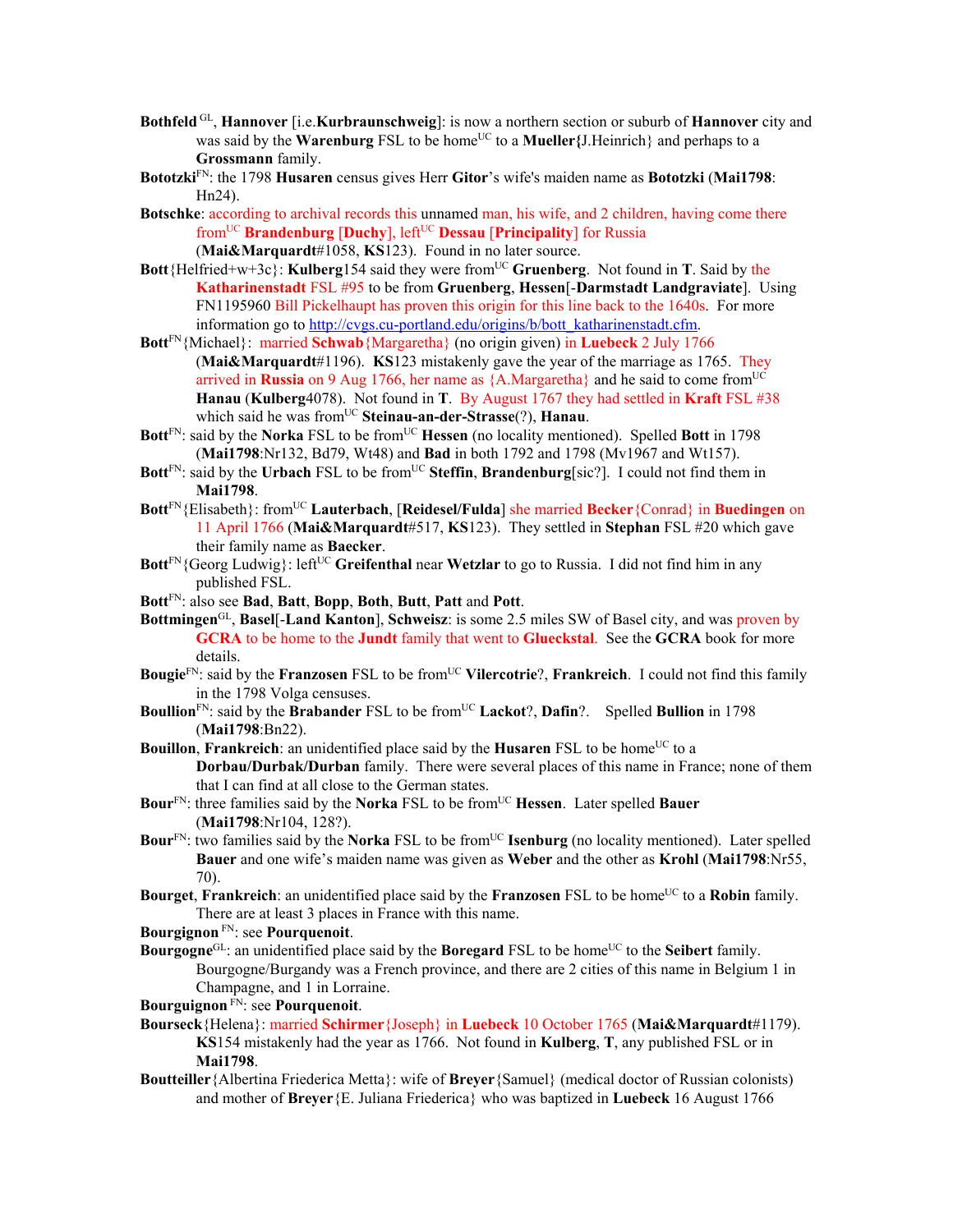(**Mai&Marquardt**#1309). Not found in **Kulberg**, **T**, any published FSL or in **Mai1798**.

**Bovue**FN: said by the **Goebel** FSL to be fromUC **Walbourg**(?), **Frankreich**.

**Boxberg**GL**, Rhineland-Palatinate**: is some 32 miles WSW **of Koblenz** city.

- **Boxberg Oberamt**GL**, Kurpfalz**: the district that included **Boxberg** and the villages under its jurisdiction was said by the **Anton** FSL to be home to a **Wasserer** family.
- Boxer<sup>FN</sup>: said by the Bangert FSL to be from<sup>UC</sup> Hasselborn, Nassau-Usingen. This family not found in **Mai1798**es.
- **Boxhorn**FN: said by the **Paulskaya** FSL to be orphan boys in the **Balzer** and **Frank** households.
- **Boxler**<sup>FN</sup>: said by the **Mariental** FSL to be from<sup>UC</sup> **Kirchberg, Schwaben**.
- **Boyneburg Barony**GS: of the **Fraenkischen Ritterkreis**.Now spelled **Berneburg** and located some 35 miles NNE of **Fulda** city.
- **Bozenhardt**<sup>FN</sup>: said (no locality mentioned) by the **Caesarsfeld** FSL to be from<sup>UC</sup> **Ulm**, with two **Hunt** step-children in the household. I could not find this family in the 1798 Volga censuses.
- **Boznowice, Oesterreich**: said by the **Husaren** FSL to be home<sup>UC</sup> to a Lebrecht family. There is a Boznowice, **Poland**, 170 miles NNE of **Vienna**.
- **Bra**FN{A.Catharina}: 20 March 1766 in **Buedingen** she married **Schroeder**{Martin}
	- (**Mai&Marquardt**#455). The **Grimm** 1798 census (**Mai1798**: Gm144) says she was a **Pea**, so possibly Bra is a misprint for **Bea**! KS157 says she was a **Grain**.
- **Braband**GL, **Frankreich**: an unidentified place said by both **Kulberg**83 and the **Katharinenstadt** FSL  $(\#223)$  to be home<sup>UC</sup> to a **Remsar** family. There are three small Brabant villages in the Lorraine, N, W and SW of Verdun. Or this may be the same place as the next entry.
- **Braband**<sup>GS</sup>: said by the **Preuss** FSL to be home to a **Greder**? family. This probably refers to the Duchy of Braband/Brabant now in Belgium (main cities were Lovain, Brussels, and Antwerp), then under Austrian rule.

**Brabander**<sup>FN</sup>: said by the **Brabander** FSL to be from<sup>UC</sup> Andreanopol. For 1798 see Mai1798:Dl19.

- **Brabander**VV: (aka **Audincourt**, **Kasitzkoje**, **Kasitzkaya**, **Kaziskaja**, and **Kozickaja**) is a Catholic German village founded in 1767 on the eastern side of the Volga. The Brabander FSL is now published in Pleve, Einwanderung …, vol. I, pp. 215-242. According to this, the first settlers were from the following places, *italics indicate information from the Kuhlberg list,* with the family names shown here in parens. Other spellings of family names, usually from later sources are in square brackets. **Jones**{Adam} indicates that there were more than one **Jones** family listed in the FSL, and the given name of this one was Adam. Verified origin information is in red. The number after the family name is their FSL household number: from **Aepfelborn**?, **Lothringen**: (**Spaniol**114); from **Altoberndorf**, **Schwaben**: (**Russmann**[**Rosmann**]115); from **Andreanopol**, [**Russia**]: (**Brabander**01); from **Anhalt-Zerbst** [**Principality**]: (**Eltz**93, and possibly **Neuberger**93a); from **Appelbrun**?, **Hanau**: (**Waechter**112); from **Arlon**, **Luxembourg**: (**Kraemer**37); from **Aulendorf**, [**Kur**-]**Bayern**: (**Fischer**125); from **Bamberg** [**Bishopric**]: (**Minterlein**101, **Stark**132); from **Barpach**?, **Fetzburg**?: (**Mader**27 and possibly **Stieber**27a); from **Bassenheim** [**Barony**]: (**Mueller**107); from **Befort**, **Luxembourg** [**Duchy**]: (**Bartel**53, **Redel**[**Riedel**]98, and probably **Roething**53a); from **Belingen**, **Kurpfalz**: (**Wulf**7); from **Bensheim-an-der-Bergstrasse**, **Kurmainz**: (**Lambert**18); from **Berleburg**, [**Kur**-]**Koeln**: (**Freude**20); from **Berlin**: (**Sendelbeck**{J.Adam}96); from **Berlingen**, **Kurmainz**: (**Volmer**19); from **Bernkastel**, [**Kur**-]**Trier**: (**Helske**81); from **Biberach**, *Schwaben*: (**Feck**68); from **Biedesheim**, **Kurmainz**: (**Werner**34); from **Bobingen**, **Augsburg** [**Bishopric**], **Schwaben**: (**Pobinger**[**Bobinger**]110);
	- from **Botersinks**?, **Blumenfeld**: (**Wind**39);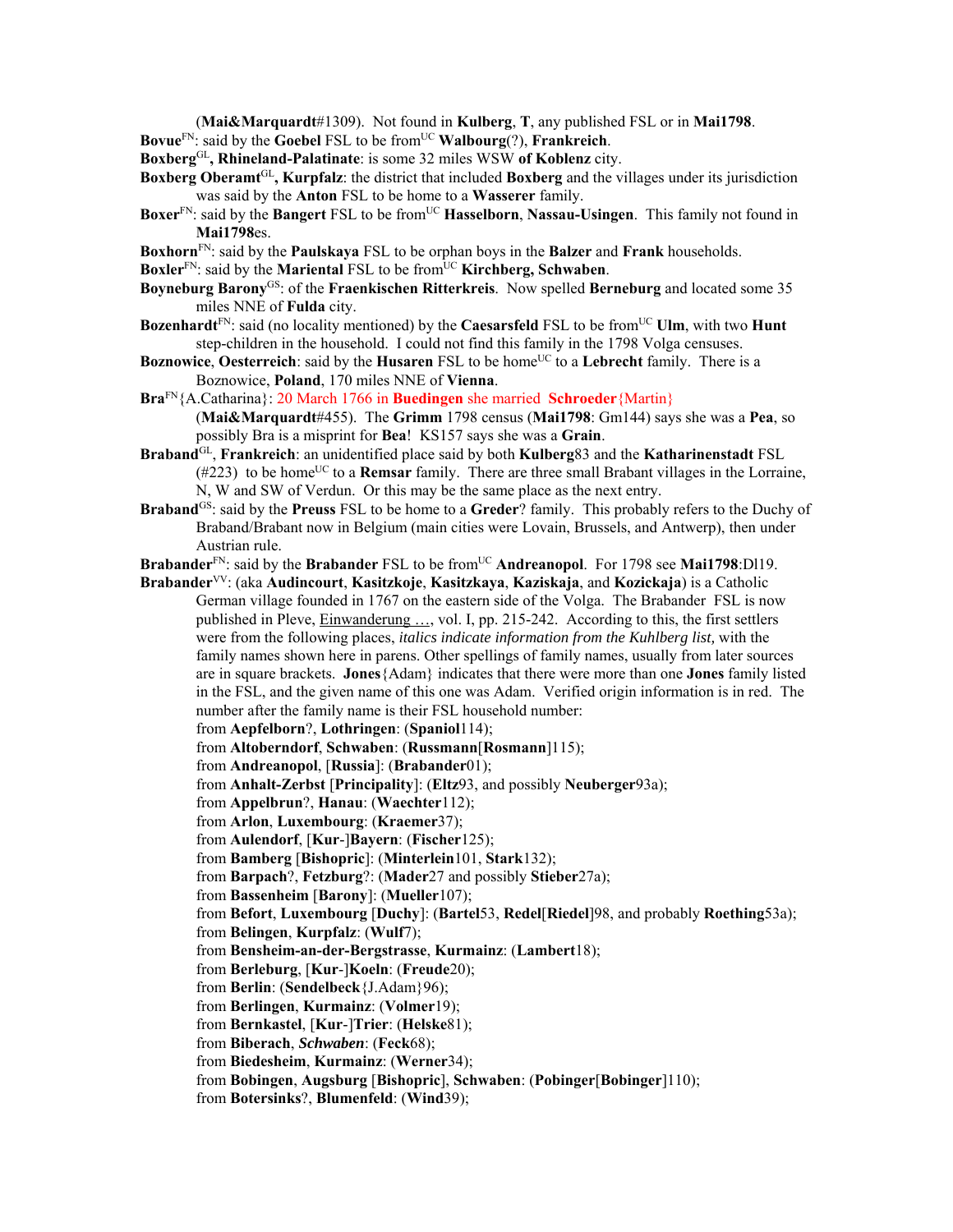from **Branzel**?, [**Kur-**]**Sachsen**: (**Lang**64); from **Buberg**?, **Elsass**: (**Franz**77); from **Burbach**, [**Kur**-]**Trier**: (**Sturn**[**Sturm**]95, and possibly **Sonntag**95a); from **Burgau**, [**Kur**-]**Bayern**: (**Breidel**?116); from **Burghausen**, **Wuerzburg** [**Bishopric**]: (**Werd**?[**Wett**]3); from **Busendorf**, [**Kur-**]**Bayern**: **Herel**127); from **Camberg**, [**Kur**-]**Trier**: (**Hirsch**13); from **Carcassonne**, **Languedoc**, **Frankreich**: (**Pischki**65); from **Consdorf**?, **Luxembourg** [**Duchy**]:(**Braun**{Johannes}55); from **Dorfheim**, **Bamberg** [**Bishopric**]: (**Lemp**131); from **Elbing**, **Polen**: (**Herzer**128); from **Elbruck**?, **Wachtenberg**?: (**Fackenbusch**73); from **Erbach**, **Kurmainz**: (**Schlager**[**Schlaeger**]61); from **Eschenbach**, [**Kur-**]**Bayern**: (**Schmalz**[**Schmelzer**/**Schmalzel**]104); from **Estrig**?, **Kurmainz**: (**Meringer**[**Mehringer**]12); from **Felzig**, **Bamberg** [**Bishopric**]: (**Goetz**108); from **Foudenbach**?, **Provinz Utrecht**: (**Schlegel**48); from **Fuchsstadt**, **Wuerzburg** [**Bishopric**]: (**Weiss**130); from **Genkingen**, **Siekingen**: (**Herrlein**33); from **Germersberg**?, **Freiburg**: (**Monschau**[**Monshau**]62, and possibly **Gerhard**62a); from **Grossenlueder**, **Fulda** [**Bishopric**]: (**Trutschel**[**Trutchel**?]84); from **Gut Berun**, **Nassau**: (**Sommer**{Conrad}17); from **Hainzell**, **Fulda** [**Bishopric**]: (**Homman**[**Goman**]23, **Schneider**4); from **Halle**, [**Kur**-]**Brandenburg**: (**Horn**86); from **Haufofen**?, **Oberesterhof**?[sic for **Hohenzollern Principality**]: (**Gertenberg**?51); from **Helmsbach**?, **Kurpfalz**: (**Schmelzinger**16); from **Hitzhofen**?, **Hanzzoler**?: (**Dom**25); from **Ichenhausen**, **Wuerzburg** [**Bishopric**]: (**Hesse**[**Geke**,**Hecke**?]70); from **Iderstuf**?, [**Kur**-]**Trier**: (**Mai**[**May**]83); from **Indling**?, **Wuerzburg** [**Bishopric**]: (**Schmidt**{J.Adam}8); from **Innsburg**, **Tirol** [**County**] (**Schep**122); from **Kalefalz**, [**Kur**-]**Trier**: (**Fritz**63); from **Kaltenborn**, [**Kur**-]**Koeln**: (**Klein**14); from **Kalzhof**?, **Bupaterpronsk**?: (**Eberhardt**{J.Daniel}28); from **Kecklingen**?, **Kurpfalz**: (**Muellecker**{Peter}43, {Johannes}45, and possibly **Op**[**Apts**] 43a); from **Kenzingen**?, **Britzgau**?, *Ungarn*: (**Huck**58); from **Kestenhof**?: (**Weber**{Peter}102); from **Kleinfeld**, **Kleve**: (**Keytmann**[**Keitman**]67); from **Kleingoettingen**?, **Jonville**?, **Frankreich**: (**Zimmer**91 and possibly **Braun**{Katharina}91b and **Eberhardt** {Johannes} 91a); from **Koenigshofen**, **Nassau**[**-Usingen Principality**]: (**Mertz**21); from **Kortheim**?, **Wuerzburg** [**Bishopric**]: (**Stahl**{G.Michael}79); from **Krastdorf**?, **Luxembourg**: (**Blei**[**Blein**]80); from **Kueregiso**?, [**Kur**-]**Koeln**: (**Beil**22); from **Kunzdorf**?, **Luxembourg**: (**Weber**{Peter}57); from **Lackot**?, **Dafin**?, [**Frankreich**]: (**Boullion**[**Bullion**]71); from **Lambsheim**, **Kurpfalz**: (**Seitz**15); from **Langendorf**, **Wuerzburg** [**Bishopric**]: (**Glitsch**118); from **Languedoc**, *Frankreich*: (**Obert**{Renard}41, {Georg}42); from **Laplen**?, **Dofen**?, *Frankreich*: (**Chavalier**?38); from **Leinberg**, **Kurpfalz**: (**Jaudel**[**Jandel**]90); from **Leissnitz**, [**Kur**-]**Sachsen**: (**Kaesner**[**Kasner**]75); from **Ludwigsburg**, **Wuerttemberg** [**Duchy**]: (**Demm**[**Dim**?/**Dumm**]103);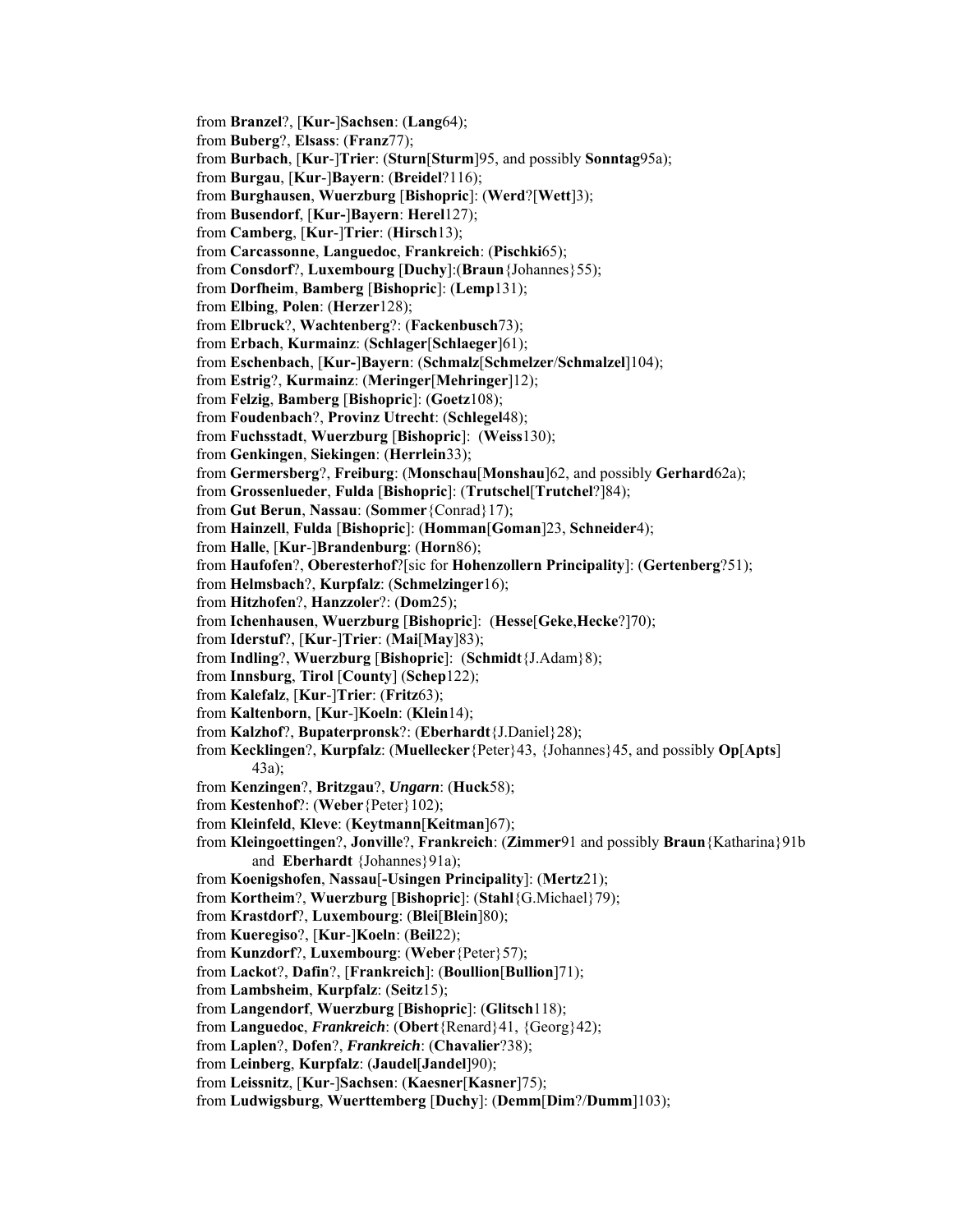from **Luxembourg** [**Duchy**]: (**Konrad**{Adam}120, **Marusch**87);

from **Medernach**, **Luxembourg** [**Duchy**]: (**Burhoven**[**Burghofen**?]133);

from **Medernas**, **Luxembourg** [**Duchy**]: **Damplon**[**Tomplon**?]50);

from **Michelsrombach**, **Fulda** [**Bishopric**]: **Lehning**5);

from **Milisin**?, *Boehmen*: (**Sommer**{Andreas}134);

from **Mirten**?, **Lothringen**: (**Schmidt**{Christian}26);

from **Mittelstadt**, **Wuerttemberg** [**Duchy**]: **Palter**31);

from **Muenster**, **Kurmainz**: (**Ganzwich**30);

from **Nansy**, **Lothringen**: (**Bontemps**[**Bondang**?]40);

from **Neuburg**, **Kurpfalz**: (**Bauer**126);

from **Neukirchen**, **Luxembourg** [**Duchy**]: (**Kieffer**[**Kiefer**]129);

from **Nidlingen**, **Wuerzburg** [**Bishopric**]: (**Neubert**[**Neibert**]99);

from **Niegerschweld**?, **Wuerzburg** [**Bishopric**]: (**Stahl**{Margaretha}109);

from **Oberdiebach**?, **Kurmainz**: (**Schmidt**{Christoph}94);

from **Oberndorf**, **Oberentrecht**?: (**Brandecker**46);

from **Oberstadt**, **Schwaben**: (**Rach**32);

from **Oberunstadt**?, [**Kur**-]**Bayern**: (**Retenmeier**[**Roetenmeier**?]35);

from **Obraurangel**, **Luxembourg** [**Duchy**]: (**Dossier**56);

from **Oelsberg**?, [**Kur**-]**Trier**: (**Dornhof**106);

from **Palwes**?, [**Kur**-]**Koeln**: (**Baumeister**82);

from **Paris**, **Frankreich**: (**Lombar**89);

from **Petting**, *Schwaben*: (**Mathres**105);

from **Polen**: (**Drewalski**135);

from **Posen**, **Polen**: (**Schmidt**{Simon}36);

from **Regensburg**, [**Imperial City** or **Imperial Abbey**]: (**Lobinger**?97, and possibly **Scheitwahl**97a);

from **Reit**, [**Kur**-]**Bayern**: (**Spitzwieser**[**Spitzwiese**]76);

from **Relinbach**?, **Lothringen**: (**Masson**[**Mason**]49);

from **Rimelshein**?, **Kurmainz**: (**Rehaeser**60);

from **Romebschreit**?, *Boehmen*: (**Boehm**[**Behm**]85);

from **Roth**, **Maltes**?, **Wuerzburg** [**Bishopric**]: (**Philipp**123);

from **Sanflet**?, **Uwern**?: (**Gimbald**66);

from **Schet**?, [**Kur**-]**Trier**: (**Glaeser**44);

from **Schluesselfeld**, **Wuerzburg** [**Bishopric**]: **Dentler**59);

from **Schmierlach**?, **Oberelz**?: (**Paschau**9);

from **Sigmarigen**?, **Oberesterhof**?[**Hohenzollern Principality**]: (**Stalldecker**[**Stahldecker**]52);

from **Strassburg**, **Elsass**: (**Mezieres**72);

from **Stroumbach**?, **Wuerzburg** [**Bishopric**]: (**Kern**2);

from **Theisau**, [**Kur**-]**Bayern**: (**Sendelbeck**[**Sendelbach**){Maria}113);

from **Tiegen**?, **Lothringen**: (**Bock**121);

from **Trochtelfingen**, **Fuerstenberg**? [**Principality**], **Schwaben**: (**Meier**74);

from **Ulm**, *Schwaben*: (**Pemsel**6);

from **Unidentified**: (**Berer**?[**Baehr**]92a, **Koreka**?20a, **Stieber**27a);

from **Urach**, **Wuerrtemberg** [**Duchy**]: (**Altersroh**111);

from **Urbach**, **Kurmainz**: (**Gossmann**124);

from **Venedig**, [**Italia**]: (**Adamo**10);

from **Vitry**, **Champagne**, [**Frankreich**]: (**Widiu**?29);

from **Weidach**, **Ulm** [**Imperial City**], *Schwaben*: (**Ott**92, and possibly **Berer**92a;

from **Wermen**, **Lothringen**: (**Heckenbinder**47);

from **Wickenberg**?, *Ungarn*: (**Schreiber**54);

from **Windorf**, [**Kur**-]**Bayern**: (**Haas**24 and possibly **Kaster**24a);

from **Wintelz**?, **Nassau**: (**Meiser**[**Messler**?]117);

from **Wirges**, [**Kur**-]**Trier**: (**Haber**{Johannes}11, {Anna Maria}119);

from **Wisinheim**?, **Romenburg**?: (**Schmidt**{Anton}88);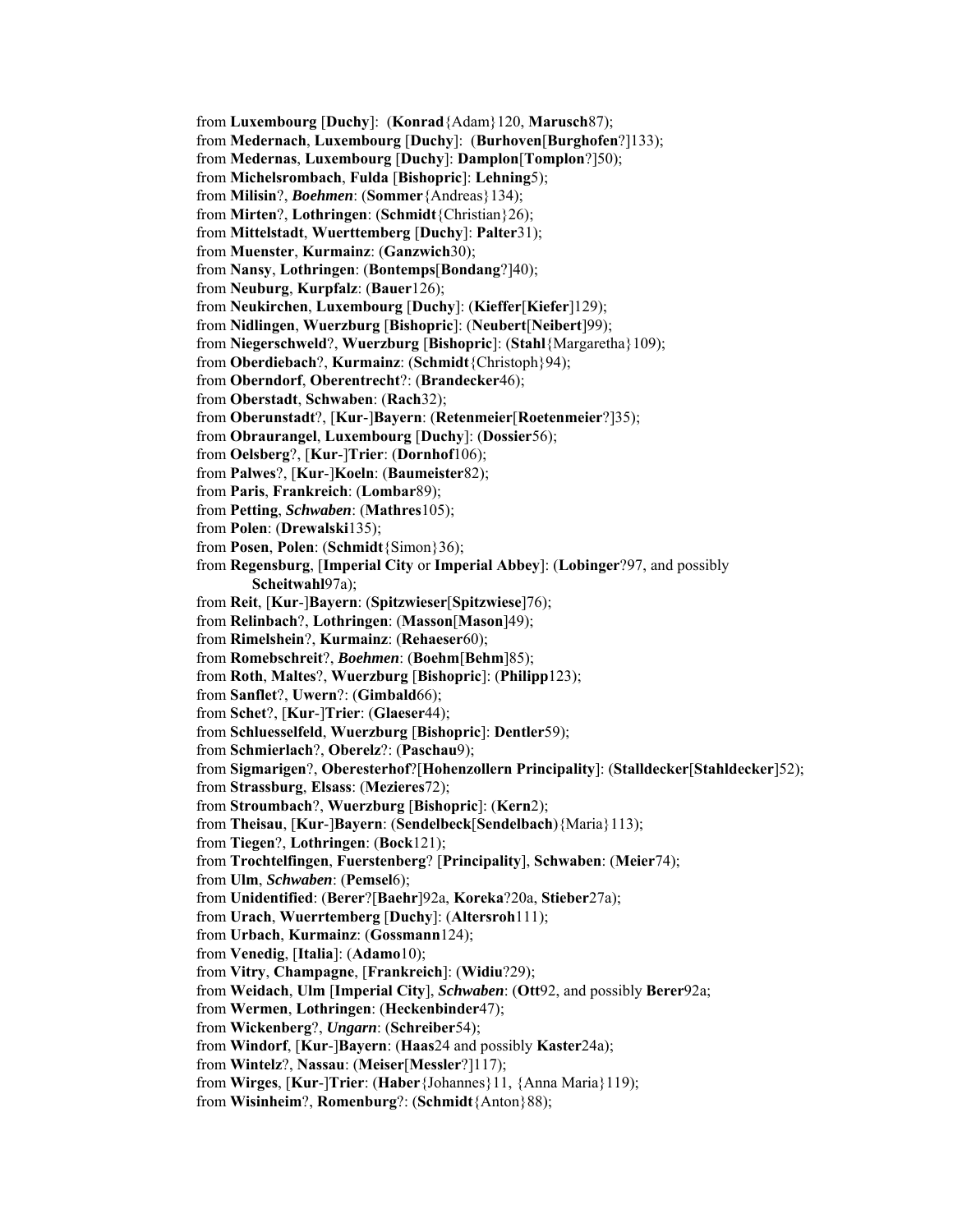from **Zahlendorf**?, **Bamberg** [**Bishopric**]: **Jung**78);

from **Zinling**?, **Kurmainz**: (**Proslius**[**Brozius**]100);

from **Zirndorf**, **Wuerzburg** [**Bishopric**]: (**Konrad**{Jacob}69).

- **Brabant-Bon**<sup>GS</sup>: said by some version of the **Norka** FSL to be home<sup>UC</sup> to a **Korbun/Kornborn** family. The **Buedingen** ML says this **Carbon** man fromUC **Holland** married a **Reinheimer** widow fromUC **Hhaag** in 1766 (**Mai&Marquardt**#472). See **Braband**.
- **Brachenmacher**FN: see **Brechenmacher**.
- **Brach**{J.Philipp}<sup>FN</sup>: listed in the 1772 **Pobochnaya** first settlers' list (pb5) with no origin mentioned; a probable daughter{Christina} is in the 1798 **Pobochnaya** census (Pb34). Also in 1798 spelled **Brack** (**Mai1798**:Pb3, Sf32.
- **Bracht**<sup>FN</sup>: said by the **Keller** FSL to be from<sup>UC</sup> **Bruchhausen**, **Kurpfalz**, with **Richelhof** orphan boys in the household. I could not find the Bracht family in the 1798 Volga censuses.
- **Brecht/Bracht**{Matthias}: Danish records say this Lutheran from **Staffort**, **Baden-Dulach Margraviate** arrived at **Schleswig city, Schleswig Royal Duchy** in May 1761; beginning Aug. 1761 he, his wife and two children lived at #27 "Lutzowen Hof" in Colony G8 "Friderichsholm", Amt Gottorf and the next year at #30; in 1763 they left for Russia (**EEE** p.363, for more detail see this). They were recorded in **Schilling** in the 1775 census, #11.
- **Brachwitz**<sup>GL</sup>: an unidentified place said by the **Boregard** FSL to be home<sup>UC</sup> to the **Betther** family. There is a Brachwitz in **Brandenburg** and one in Sachsen-Anhalt.
- **Brack** {Christoph}FN: he was in **Schaefer** in 1798 (**Mai1798**:Sf32) but I could not find him in any published FSL, so may have been a **Schaefer** first settler?
- **Brack**FN: also see **Brach**.
- **Bracken**FN: see **von Bracken**.
- **Brackenheim**GL**, Baden-Wuerttemberg**: also see **Backenheim**.
- **Brackenheim**, **Brackenheim** [**Amt**], **Wuerttemberg**: proved by the **GCRA** to be home to the **Doebele/Doebble** and **Liedle** families that settled in **Glueckstal**, and to be home to the **Strehle**/**Strahle**/**Straile** family that settled in **Kassel**.
- **Brackenheim**, **Heilbronn** or **Brackenheim** [**Amt**], **Wuerttemberg**: it was proven by the **GCRA** to be home to the **Minderlen** and **Rainer/Reiner** families that settled in **Kassel**.
- **Brackenheim**GL, **Neckar**, **Wuerttemberg**: is some 6 miles ENE of **Weiler-an-der-Zaber.** and may have been the **Oberamt** covering **Weiler**. See next entry.
- **Brackenheim Oberamt**GL: the district centered on the town of **Brackenheim** and which in 1766 included the villages of **Kelingartach** and **Schwaigern**.Brackenheim town is some 7 miles WSW of **Heilbronn, Baden-Wuerttemberg**. Also see **Leonbronn**.
- **Brackenheim**GL**, Heilbronn Oberamt, Wuerttemberg**: is some 7 miles SW of **Heilbronn, Baden-Wuerttemberg**, and was home to a **Seebold** family that settled in **Hoffnungstal** leaving home in 1829. Said by KS:369 to be home<sup>UC</sup> to a Mayer<sup>{?}</sup> family that went to Kassel; but GCRA could find no record of any such family in **Kassel** at any time.
- **Bradern**?<sup>GL</sup>, **Ansbach**: said by the **Laub** FSL to be home<sup>UC</sup> to a **Dauer** family. The only Bradern that I can find is 54 miles E of **Salzburg** in **Austria** far from Ansbach territories.
- **Braefred**FN: this family name was found recorded in 1700s **Berstadt** parish records; see **Flegel** trip. **Braesch**{Catharina Magdalena}: was a godparent for the 4 June 1764 **Luebeck** baptism of

**Schwedzig**{Catharina Magdalena} daughter of {Juergen} and his wife **Spriesler**{Francisca} [**Mai&Marquardt**#1334). Not found in **Kulberg**, **T**, any published FSL, or in **Mai1798**.

- **Braeuner/Breuner**FN: said by the **Belowescher Kolonien** FSL to be fromUC **Schwaben** (no locality mentioned).
- **Braeuer**FN: see **Brauer**.
- **Braeuning**<sup>FN</sup>: said by the Kromm version of the **Jagodnaja Poljana** FSL to be from<sup>UC</sup> **Bomarae, Lorraine,** sent here as an 1812 prisoner of war (p.137).
- **Braeuning**FN{Konrad}: **KS**123 says he left **Breitenbrunn** in **Erbach** [County] to go to Russia. I could not find him in any published FSL.

**Braeuning**FN: this family name was found recorded in **Tann** marriage records 1762-1767; see **Flegel** trip. **Braeuning**FN: also see **Brauer**.

**Bratigam**{Dorothea}: this widow arrived in **Russia** 15 Sept. 1766 said to be from<sup>UC</sup> Dessau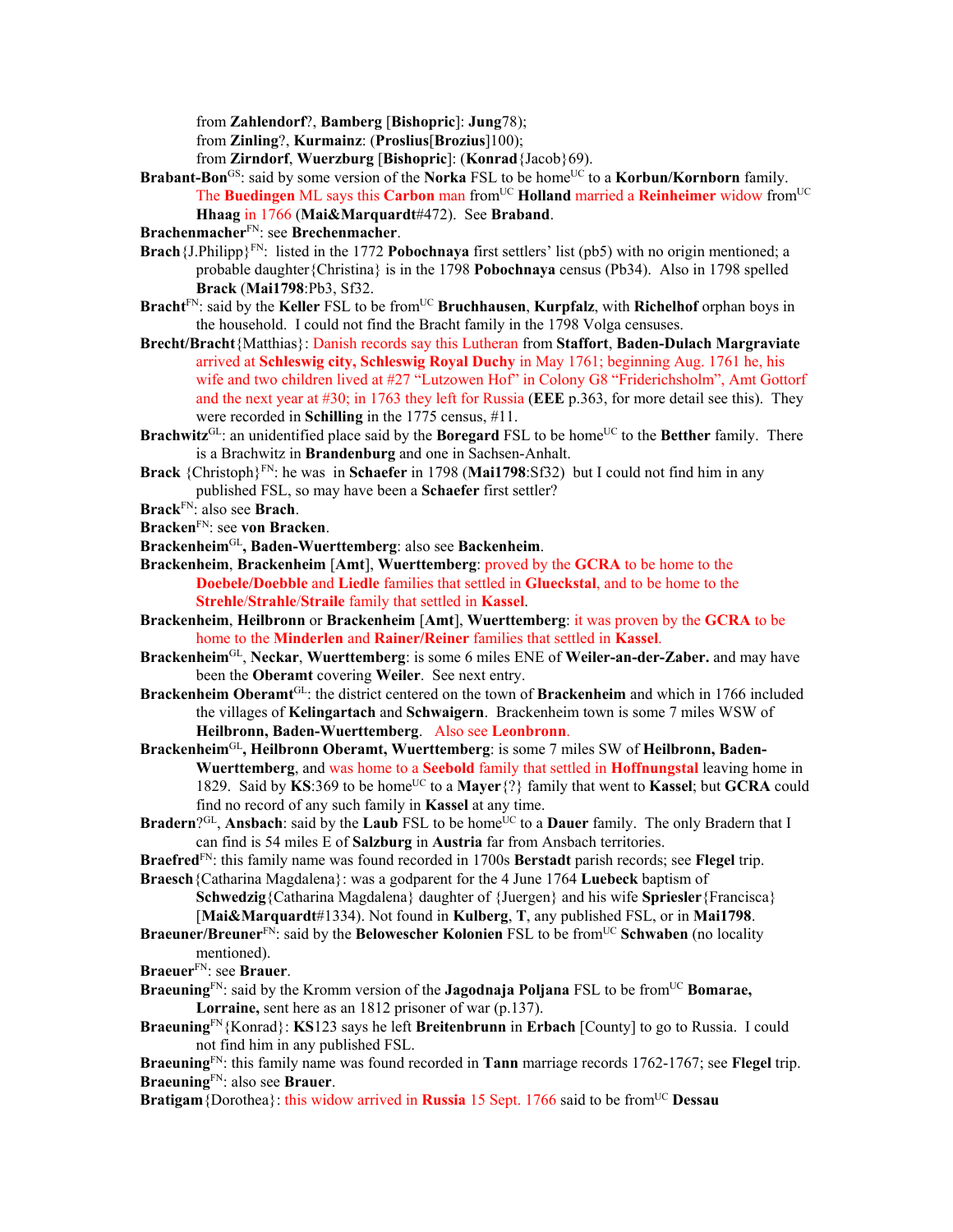(**Kulberg**5219).

- **Braeutigam/ Brautigam(n)/Bratigam**  $\text{FN}$  {J.Christian}: son of the deceased {J.Gottfried}from<sup>UC</sup> **Schmella-bei-Altenburg, Saxony** married **Mauer**{Susanna Katharina}in **Woehrd** 6 June 1766 (**Mai&Marquart**#824). **KS**123 has **Brautigam**(**n**) and **Schmella** near **Altenburg**, **Saxon-Anhalt** [**Principality**]. Not found in **Kulberg** or **T**. By August 1767 they had settled in **Katharinenstadt** FSL #137 which said he was from<sup>UC</sup> Schmale, Sachsen. In 1778 spelled **Brautigam** (**Mai1798**:Mv1171) when he obtained a passport to go to Moscow and evidently was never seen again.
- **Braeutigam**{J.Martin}: and wife {Susanna} in 1766 took transport from **Oranienbaum** to the **Volga** (T2241-2242). So far I have found no other record of them.
- **Braeutigam**FN{Johann}: married **Krieger**{A.Maria} in **Rosslau** on 30 April 1766 (**KS**123, **Mai&Marquardt**#956). I could not find them in any published FSL.
- **Braeutigam**{Magdalena Margaretha}: married in **Rosslau** on 24 September 1765 **Drimet**{F.Wilhelm} (**Mai&Marquardt**#880). Not found in **Kulberg**, **T**, any published FSL or in **Mai1798**.
- **Brautigam**{Johann}: married **Krieger**{A.Maria} 30 April 1766 in **Rosslau** (**Mai&Marquardt**#956). Not found in **Kulberg**, **T**, or in any published FSL. By 1798 he had died and his widow had married (2<sup>nd</sup>) **Egewald**{Friedrich} and subsequently died herself, so that in 1798 her son **Brautigam**{J.Gottlieb}age 32 was living with his **Egewald** step-dad in **Kolb** (**Mai1798**:Ko20).
- **Braeutigam**FN: this family name was found recorded in **Tann** marriage records 1762-1767; see **Flegel** trip.
- **Brahm<sup>FN</sup>**{Dietrich}: said by the **Grimm** FSL #86 to be from<sup>UC</sup> **Darmstadt** (no locality mentioned). **Brahm**FN: see **Bram/Bramm**, **Pfeifner** of **Mueller**.
- Brahm<sup>FN</sup>: said by the **Neidermonjou** FSL to be from<sup>UC</sup> Asfeld. For 1798 see Mai1798:Bt05.
- **Braila**, **Tuerkei**: nka Braila, **Romania**, until 1829 it was governed by **Turkey**, sitting on the Danube River 83 miles W of the mouth of the Danube at the Black Sea. Said by the **Husaren** FSL to be home<sup>UC</sup> to a **Bralian** family.
- **Bralian**<sup>FN</sup>: said by the **Husaren** FSL to be from<sup>UC</sup> **Braila, Tuerkei**. I could not find this family in the 1798 Volga censuses.
- **Braistingen**GL: an unidentified place associated by the **GCRA** with the **Lippert** family 1764-1796. I wonder if this could have been **Baisingen** 5.5 miles NE of **Horb-am-Neckar**, **Wuerttemberg**?
- **Brakin**?, **Wuerttemberg** [Duchy]: an unidentified place said by the **Rosenheim** FSL to be home<sup>UC</sup> to a **Merle**? family.
- **Bram/Brahm** {J.Heinrich/Hinrich}: left<sup>UC</sup> **Eifa** near **Alsfeld** to go to<sup>UC</sup> **Degott** (**KS**123). {Elisabeth} daughter of this **Bramm** man and **Koch**{M.Justina}, his wife, was baptized in **Luebeck** on 21 June 1766 (**Mai&Marquardt**#1303). They arrived in **Russia** on 12 Sept. 1766, he said to be fromUC **Darmstadt** (**Kulberg**4798). Later in 1766 they took transport from **Oranienbaum** to the **Volga** but both mother and daughter died enroute (**T**1455-1458). Not found in any published FSL but in 1798 his much younger widow in **Grimm** listed him as deceased (**Mai1798**:Gm159), and his son of the same name is living in **Bettinger** but said to have come there from **Katharinenstadt** (Bt5).
- **Braman**(?), **Wuerttemberg** [Duchy]: an unidentified place said by the **Reinwald** FSL to be home<sup>UC</sup> to the **Holzwarth**{Michael} family.
- **Bramm**: see **Bram** and **Brehm**.
- **Brand** {Sebastian}<sup>FN</sup>: this family was listed by **KS**:232 as going to<sup>UC</sup> **Kassel**, but the **GCRA** found that it never went to **Kassel**. See their book for detail.
- **Brand** {Gottfried and Johann}<sup>GL</sup>: listed by the 1816 Kassel census (#89) and said by **KS**:232 to have come fromUC **Neukirchen**, **Mosbach** [**Amt**], **Baden**, but the **GRCA** believes Stumpp confused families, and that these two brothers came fromUC **Posen** [**Province**], **Prussia**, possibly via **Bessarabia**. See their book for details. Also spelled **Brandt** and **Brind**.
- **Brand/Brant**{Caspar}: married **Volcker**{A.M.Cathar.} in **Buedingen** 20 March 1766 (**Mai&Marquardt**#450). **KS**123 has **Voelker**. They arrived in **Russia** 25 July 1766, he said to be fromUC **Mainz** (**Kulberg**2601). Not found in **T** in any later source.
- **Brand**FN: also see **Brant**.
- **Brandau**{Heinrich}: left **Rotenburg**, [**Fulda Bishopric**] for Russia. I could not find him in any published FSL.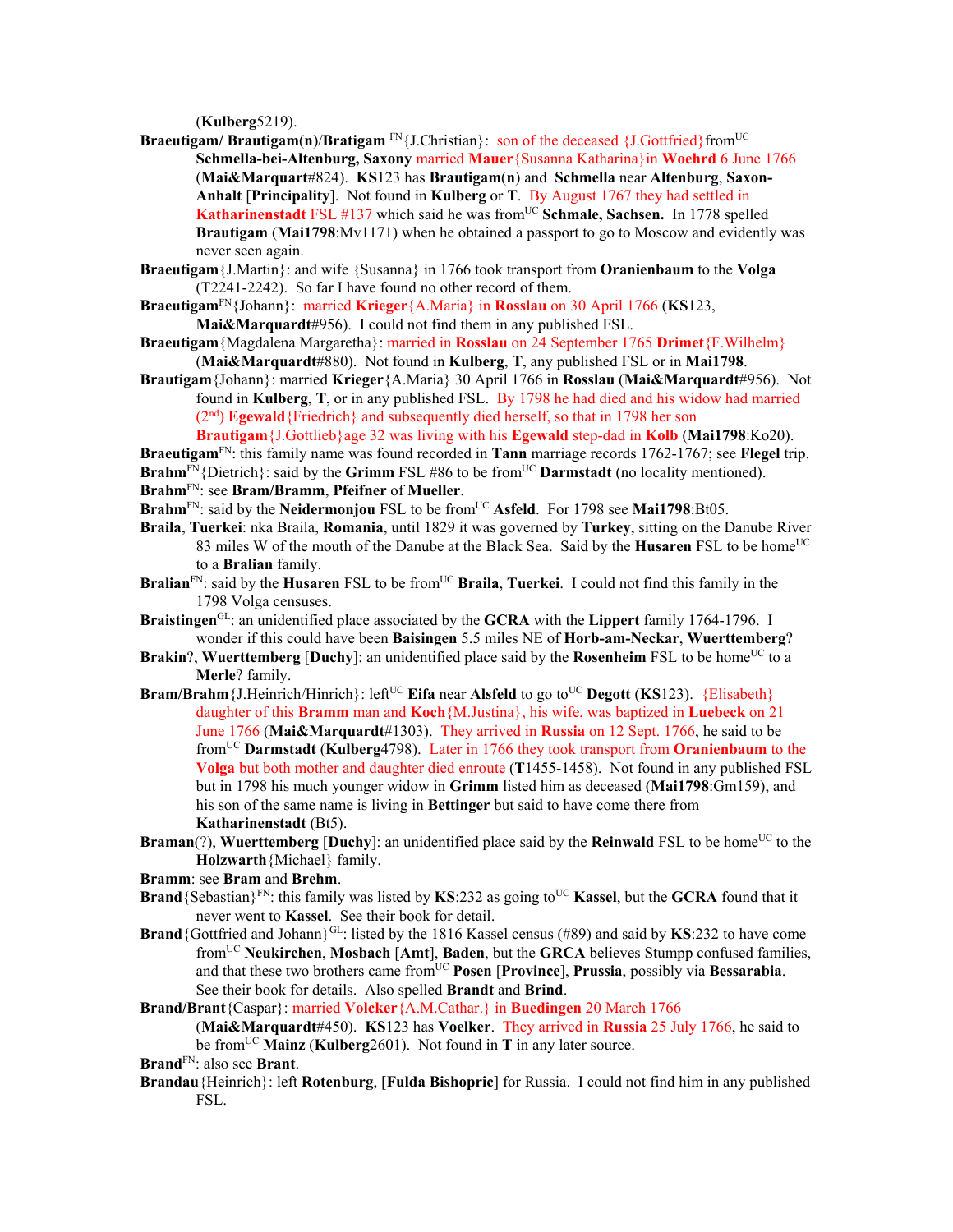**Brandau**FN: see **Brando** and **Brantau**

- **Brandau**, GL [**Hessen**-]**Darmstadt** [**Landgraviate**]: is 17 km SSE of **Darmstadt** city centre and was said by the **Straub** FSL to be home<sup>UC</sup> to a **Keil** family. This is the same place as the next entry.
- **Brandau<sup>GL</sup> Lichtenberg Oberamt, Hessen Darmstadt Landgraviate: EEE p.541 says this was home<sup>UC</sup>** to **Hellmut/Helmuth/Hellmuth**{J.Peter} who settled first in **Denmark** and then in **Schilling**.
- **Brandecker/Brandeker**FN{Anton}: He married **Meyer**{Catharina E.} in **Rosslau** on 27 May 1766 (**Mai&Marquardt**#990, **KS**123). He arrived single(!) in **Russia** 15 Sept. 1766, said to be fromUC **Hungary** (**Kulberg**5966). Later he (alone) took transport from **Oranienbaum** to the **Volga** (**T**6710). By August 1767 he, with a new young wife, had settled in **Brabander** FSL #46 which said he was from<sup>UC</sup> **Oberndorf**, **Oberentrecht** $(?)$ . Not found in **Mai1798**.
- **Brandeker**FN: see **Brandecker/**.
- **Brandenburg**: is one of the 16 federal states that constitute modern-day Germany.
- **Brandenburg**<sup>GS</sup>: in the 1760's **Kurbrandenburg** stretched from west of the Elbe river, up along the Baltic coast E into what is now Lithuania, and its Princes were Kings of **Prussia**.Said by the **Grimm** FSL to be homeUC (no locality mentioned) to **Ehrlich** and **Heide** families. Said by the **Huck** FSL to be homeUC to a **Stellmann** family; in addition, a **Schmidt** step-daughter was living the **Stellmann**s and may have been from **Brandenburg** too. Said (no locaility mentioned) by the **Jost** FSL to be home<sup>UC</sup> to **Mueller** and **Stier** families. Said by the **Kamenka** FSL to be home<sup>UC</sup> to an Augustus family. Said (no locality given) by the **Katharinenstadt** FSL to be home<sup>UC</sup> to **Gisou**, **Schreiber**, and **Schuetz** families. Said by the **Merkel** FSL to be home<sup>UC</sup> to a **Lohmann** family. Said by the **Messer** FSL to be homeUC to **Baecker**, **Brauer**, **Focht**, **Masch**, **Rady**, **Stando**?, **Stenzel**, and possibly **Schmidt** families. Said (no locality mentioned) by the **Moor** FSL to be home<sup>UC</sup> to a **Berend** family. Said (no locality mentioned) by the **Neidermonjou** FSL to be homeUC to **Barth**, **Enster**, **Guenter**, **Krone**, and **Otto** families. Said by the **Urbach** FSL to be home<sup>UC</sup> to the **Rehfeld** family.In 1806-08 Brandenburg was occupied by the French; after 1808 Brandenburg was a Prussian Province.
- **Brandenburg**<sup>GS</sup>: there were German colonies in the underdeveloped parts here and **Zwingmann**{Adolph} was reported to have been<sup>GS</sup> a colonist in one prior to coming to one of the German Colonies in **Denmark**.
- **Brandenburg-Bayreuth Margraviate**GS: see **Bayreuth**.
- **Brandendorf**<sup>GS</sup>: an unidentified country.
- **Brandenstein**<sup>GS</sup>: was a small barony that may have consisted of no more than the castle and four villages (**Elm**, **Gundhelm**, **Hutten**, and **Oberkalbach**). The barony was created in part to provide military protection for the monastery at **Schluechtern**.
- **Brandhof**{Magdalena}: Lutheran daughter of the deceased {August Andreas} from<sup>UC</sup> **Fuerth** married **Spizwiszer**{Thomas} 30 April 1766 in **Woehrd** (**Mai&Marquardt**#783). They arrived in **Russia** on 12 Sept. 1766 (**Kulberg**5800). Later in `1766 they took transport from **Oranienbaum** to the **Volga** (T7411-7412). By Sept. 1767 they had settled in **Brabander** FSL #76.
- **Brandhorst**, **Anhalt-Dessau Principality**: 13 km E of **Dessau** city.
- **Brandis**<sup>GL</sup>: said by the **Shcherbakovka** FSL to be home<sup>UC</sup> to the **Gans** family. I found two Brandis, both then in **Kursachsen**: one 14 km E of **Leipzig** city centre, and one 36 km ESE **Wittenberg**.
- **Brandner**FN{Daniel, son of Paul}: **Dorothy Brandner** reports that he was born in **Franzfeld, Babat, Hungary** (**FHL**11902860) and died in **Glueckstal** having earlier married **Hausauer**{Magdalena E.} (**FHL**1883185-1) who probably was born about 1801 in **Cleebourg, Weissenburg-Elsass** (3 possible records of this in Les Archives Departementales du Bas-Rhin: Cleebourg, Weissenberg/Elsass Civil Birth Records).
- **Brandner**FN{J.Jacob, father of Paul}: **Dorothy Brandner** reports he was born in Dec 1700 and died on 14 Dec 1776, both in **Langensteinbach**, **Karlsruhe** [**Amt**], **Baden**, and that he married there **Christ**{Margaretha} who also was born and died (on 10 Maar 1769) there (**FHL**1189472 and 1272840).
- **Brandner**FN{Johannes, father of J.Jacob}: **Dorothy Brandner** reports he was born in 3 Mar 1677 in **Langensteinbach**, **Karlsruhe** [**Amt**], **Baden** and died on 8 Oct 1701 in **Niefeern**, **Baden-Margraviate** (**FSL**1272840-6).
- **Brandner**<sup>FN</sup>{Paul}: said by the 1816 **Glueckstal** census (**KS**:673, 677, 232) to be from<sup>UC</sup> Sulz, Horb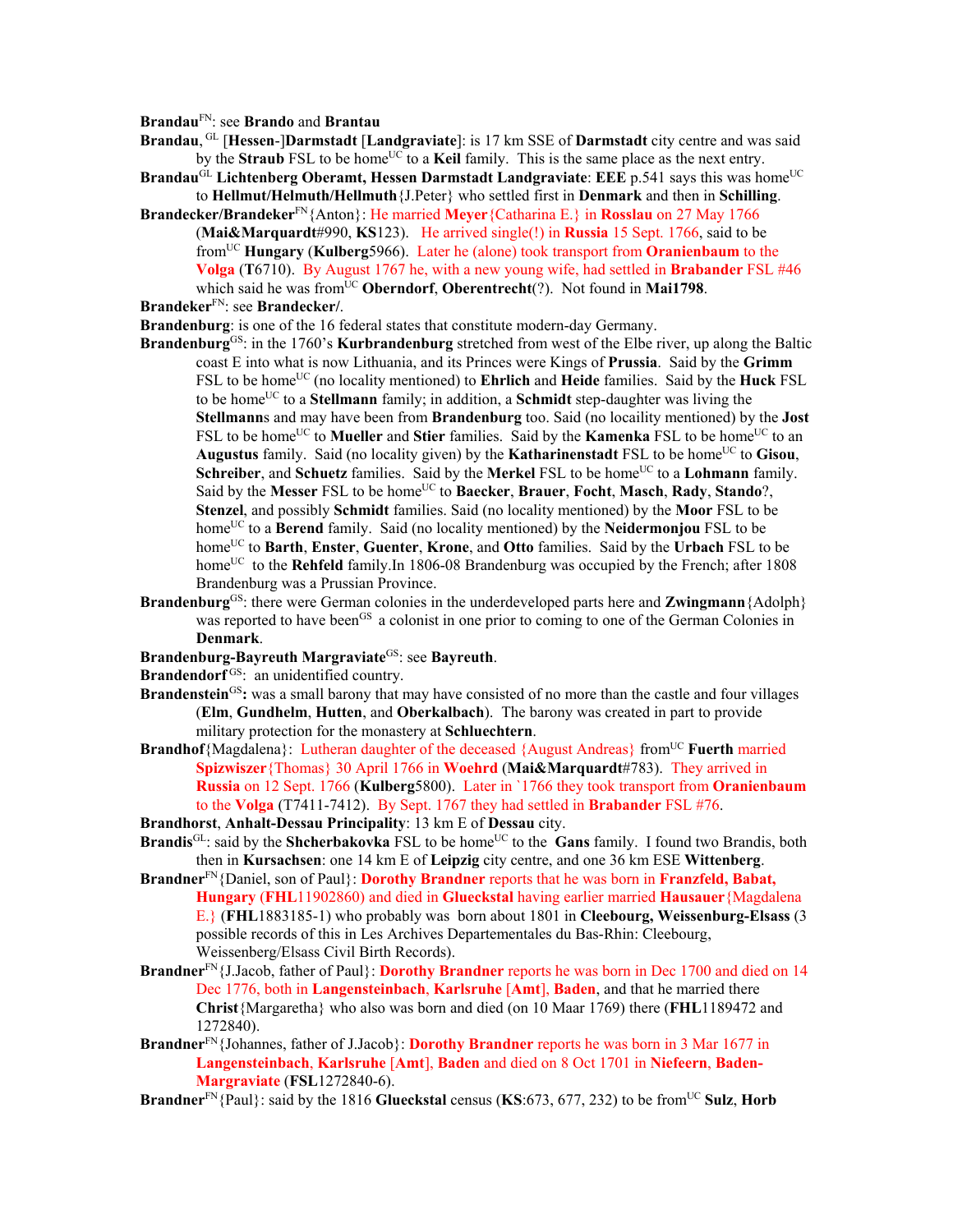[**Amt**], **Wuerttemberg**. **Dorothy Brandner** and the **GCRA** report that his birth in 1756 is found in the church records of **Langensteinbach**, **Karlsruhe** [**Amt**], **Baden** (**FHL**1189472) and his death in 1760 is found in the church records of **Franzfeld, Banat, Hungary** (**FHL** 1190266). Dorothy Brandner reports that in July 1784 in **Deutsch-Neureut/Karlsruhe, Baden** (church records in **FHL** 1238234) Paul married **Schneider**{A.Maria}. See the **GCRA** book for more information.

- **Brando**?FN{J.Christopher}: said by the **Boaro** FSL to be from<sup>UC</sup> **Rothenburg** (no other locality mentioned). This might be **Brandau**, but I could not find him under either spelling in the 1798 Volga censuses.
- **Brando**?FN{Johann}: according to the **Boaro** FSL he was an orphan living with a **Zose**? family that was fromUC **Silkerode**. This might be **Brandau**, but I could not find him under either spelling in the 1798 Volga censuses.
- **Brandt**FN: filed with the **Brant**s.
- **Branfels**GS: an unidentified place said by the **Volmer** FSL to be home to a **Becker** family. This probably is B**raunfels**.

**Branfelzer**<sup>GS</sup>: said by the **Norka** FSL to be home<sup>UC</sup> to a **Backer** family. This surely is **Solms-Branunfels**.

- **Branik**?, (**Boehmen**?): is now a neighborhood on the S side of Prague city and was said by the **Seelmann** FSL to be home<sup>UC</sup> to an **Obisker** family.
- **Brankenloch**(?)<sup>GL</sup>, **Durlach**: said by the **Dobrinka** FSL to be home<sup>UC</sup> to a **Hueber** family. Probably **Blankenloch, Baden-Wuerttemberg** some 7 miles NE of **Karlsruhe**.
- **Brann/Braun**{Elisabeth}: married **Bartholome**{J.Heinrich} on 15 May 1766 in **Luebeck** (**Mai&Marquardt**#60 and **KS**119). They arrived in Russia 12 Sept. 1766, he said to be fromUC **Darmstadt** (**Kulberg**4826). Later that year they took transport from **Oranienbaum** to the **Volga** (**T**3960-3961). Found in no published FSL or in **Mai1798**.
- **Brannan**{Carl Joseph}: from the **Pfalz** was witness at the **Zeiland-Guenther** wedding 25 April 1766 (**Mai&Marquardt**#777). He has been identified in no later source.
- **Branzwon**?GS: probably **Braunsweig Duchy**.
- **Brant**<sup>FN</sup>: said by the **Enders** FSL to be from<sup>UC</sup> **Kengi**?, **Holstein** with a **Kelchner** step-son in the household. . The family name in 1798 was spelled **Brandt** (**Mai1798**:En17,27,35).
- **Brant**<sup>FN</sup>: frau Brant was said by the **Enders** FSL to be from<sup>UC</sup> **Wernburg**, **Neustaedt**[**er Kreis**, **Kursachsen**] and a **Kelchner** step-son, likely her son, was also living in the Brant household.
- **Brant**<sup>FN</sup>: said by the **Graf** FSL to be from<sup>UC</sup> **Heilbronn**. Later spelled **Brandt** (Mai1798:Gf3, 28). Darrell **Brungardt** believes he has found the baptism of this **Brand** man in **Repperterhof** hamlet (about 6 km W of **Eisenberg** town) of **Goellheim** catholic parish.
- **Brandt/Brant**FN{Conrad}: married in **Buedingen**18 April 1766 **Brueckner**{Eva} (**Mai&Marquardt**#555& **KS**123). They arrived in **Russia** 8 Aug. 1766, he said to be from Hessen (**Kulberg**3245). Later in 1766 they took transport from **Oranienbaum** to the **Volga**, but she, called {Elisabeth}, was recorded as dying enroute (**T**1871-1872). But by July 1767 this couple had settled in **Huck** FSL #44 which said he was from<sup>UC</sup> **Isenburg** (no locality mentioned).
- **Brant**FN: Said by the **Kraft** FSL to be fromUC **Rothenbergen**(?), **Isenburg**.
- **Brant/Brandt**{Borgard+w+3c}: **Kulberg**108 said they were Catholics from<sup>UC</sup> Wuerzburg. Not found in **T** or in any published FSL.
- **Brandt?**?FN{A.Maria}: a widow is listed only with given names but with no family name in the **Louis** FSL #54 and was said by to be from<sup>UC</sup> **Kirchberg**, **Baden-Durlach**. Was she the widow **Brandt**{A.Maria} who moved away from **Louis** (**Mai1798**:Mv1565) in 1788?
- **Brant**{Conrad): said by the Recruiter Beauregard's list  $(Lk141)$  to have been from<sup>UC</sup> **Hessbach**. For 1798 see **Mai1798**:Lz26. They were in no FSL and no other colony is indicated before **Luzern**, so they were likely among the **Luzern** first families.
- **Brant/Brandt**<sup>FN</sup>: said by the **Merkel** FSL to be from<sup>UC</sup> **Schlyagenzet**(?), **Denmark.**
- **Brant**<sup>FN</sup>: said by the **Ober-Monjou** FSL to be from<sup>UC</sup> **Netlangen**?. The Pleve book said this was later spelled **Brandt**.
- **Brant**<sup>FN</sup>: said by the **Pfeiffer** FSL to be from<sup>UC</sup> **Isenburg**.
- **Brandt**<sup>FN</sup>{Wilhelm}: said by the **Schaefer** FSL #30 to be from<sup>UC</sup> Buedingen. I could not find any of them in **Mai1798**.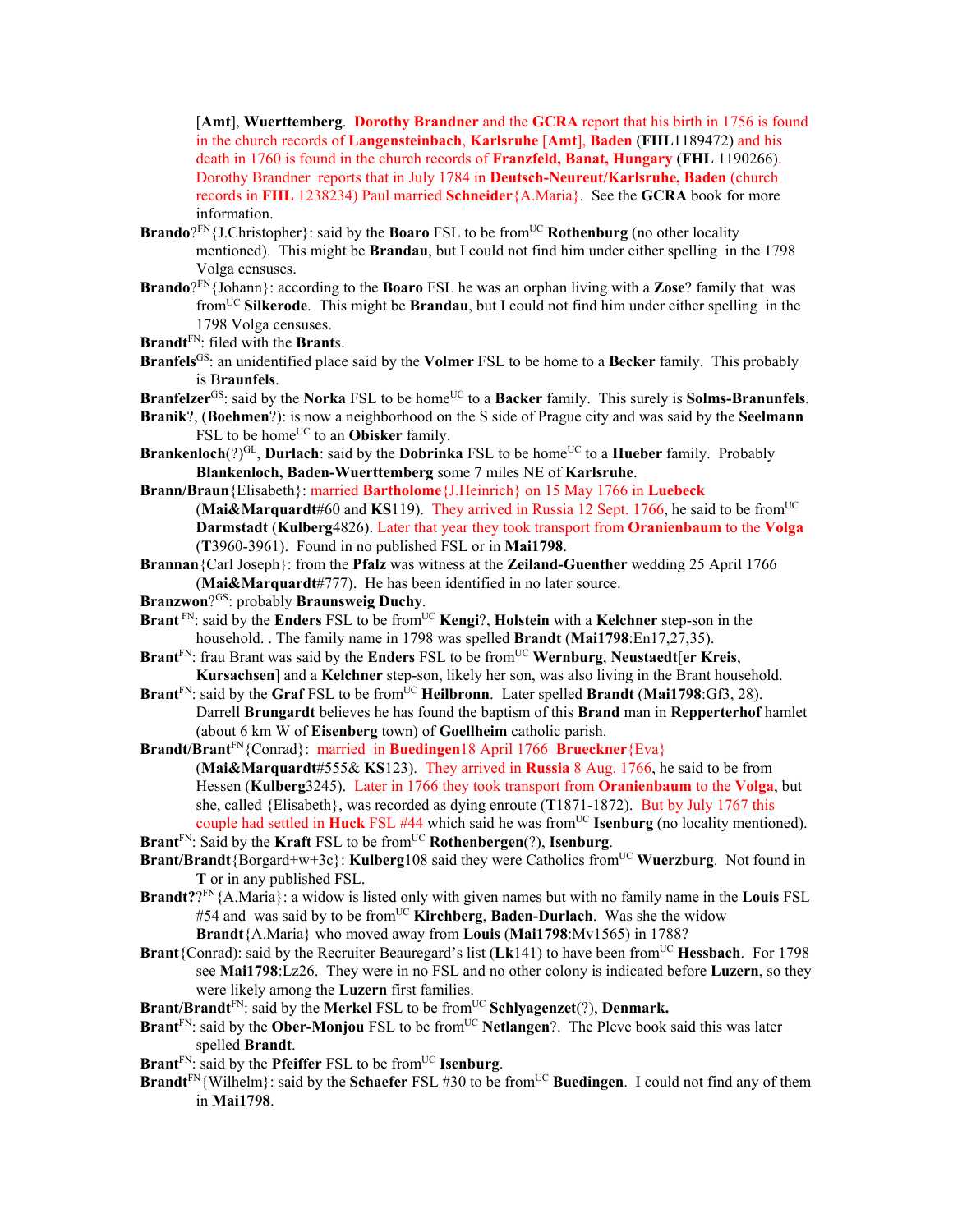- **Brant**<sup>FN</sup>: said by the **Susannental** FSL to be from<sup>UC</sup> Lingfurt, **Wuerzburg** [Bishopric]. Spelled Brandt in 1767 (**T**4805).
- **Brant/Brandt**FN{Caspar}: married **Volcker**{A.Maria Catharina} in **Buedingen** on 20 March 1766 (**Mai&Marquardt**#450). **KS**123 had the name as **Brandt**. I could not find this couple in any published FSL.
- **Brandt**{Eva M.}: was a godparent in the 28 May 1766 baptism in **Luebeck** of **Pfeiffer**{Susanna M.} daughter of {Jochim} and his **Popp** wife {A.Catharina} (**Mai&Marquardt**#1294). I have not been able to identify her in Russia.
- **Brantau**<sup>FN</sup>: said by the **Moor** FSL to be from<sup>UC</sup> **Isenburg** (no locality mentioned). The family name was spelled **Barthuly** in 1798 (**Mai1798**:Mo50).
- **Branzel**?<sup>GL</sup>, **Sachsen**: an unidentified place said by the **Brabander** FSL to be home<sup>UC</sup> to a **Lang** family.
- **Bratislava**GL, Slovakia, see **Pressburg.**
- **Bratzel**FN: see **Brozel**.
- **Brauch** FN: said by the1798 **Norka** census to be the maiden name of frau **Heiser**.
- **Brauchbacher**<sup>FN</sup>{Jacob}: said by the **Dietel** FSL to be from<sup>UC</sup> **Oslog**(?), **Kurpfalz**. Spelled **Bruchbach** in 1798 (**Mai1798**:Dt30).
- **Brauchbacher**<sup>FN</sup>{Wendel}: said by the **Dietel** FSL to be from<sup>UC</sup> **Oslog**(?), **Kurpfalz**. Spelled **Bruchbach** in 1798 when the wife's maiden name is given as **Esler** (**Mai1798**:Dt35).
- **Brauer**<sup>FN</sup>: said by the **Messer** FSL to be from<sup>UC</sup> **Brandenburg** (no locality mentioned).
- **Brauer**FN: according to the **Messer** FSL he was the step-son living in the **Meng** household.
- **Brauer/Braeuer**<sup>FN</sup>: **Dessau** archival records say this begger widow who came from<sup>UC</sup> Briez to
- **Oranienbaum,** then left for **Russia** along with one other person (**Mai&Marquardt**#1059). Not found in **Kulberg**, **T**, or in any published FSL. **KS**123 gave her family name as **Brauner**. **Braum**: see **Braun**.
- **Braun**<sup>FN</sup>{Johann}: said by the **Belowescher Kolonien** FSL to be from<sup>UC</sup> **Erbach** (no locality mentioned).
- **Braun**FN: listed by the **Bergdorf** 1858 census (**KS**:668, 233) without origin. Emigration from **Forchtenberg**, **Wuerttemberg**, with an earlier origin in **Graben**, **Baden**, was proven by **GCRA**
- using **FHL**(1,240,210 and 1,238,310). See their book for more details.
- **Braun**<sup>FN</sup>{Johannes}: said by the **Boregard** FSL #21 to be from<sup>UC</sup> **Fribourg**.
- **Braun**<sup>FN</sup>{Johannes}: said by the **Brabander** FSL #55 to be from<sup>UC</sup> Consdorf?, Luxembourg. For 1798 see **Mai1798**:Bn22.
- **Braun**FN{Katharina}: said by the **Brabander** FSL #91b to be an orphan girl in the **Zimmer** family household. For 1798 see **Mai1798**:Bn16.
- **Braun**{Rosina}: was maid to the **Simon/Siemon**{Bernhard} family in **Denmark** (**EEE** p.606).
- **Braun**<sup>FN</sup>{Franz}: said by the **Franzosen** FSL #49 to be from<sup>UC</sup> Oesterreich (no locality mentioned). For 1796 see **Mai1798**:Fz4, 10, 34. The 1834 census said at least part of the family had moved away to **Degott** and **Husaren**.
- **Braun**<sup>FN</sup>{Johannes}: said by the **Grimm** FSL #10 to be from<sup>UC</sup> **Gerz**.
- **Braun**<sup>FN</sup>{Andreas}: said by the **Grimm** FSL #8 to be from<sup>UC</sup> **Wehrda**.
- **Braun**FN{Sebastian}: married **Rein**{Christina} (origin not given) on 18 March 1766 in **Buedingen (Mai&Marquardt**#440, **KS**123, 150). They arrived in **Russia** 4 July 1766, he said to be from<sup>UC</sup> **Main** (**Kulberg**1699). Not found in **T**. By June 1767 they had settled in **Kamenka** FSL #78 which said he was from<sup>UC</sup> Aschaffenburg.
- **Braun**FN{Willhelm & A.Margaretha}: these orphans, children of {Martin} were said by the **Laub** FSL #12a to live in the **Weber** household.
- **Braun**{Johannes}: said by the Recruiter Beauregard's list to have been from<sup>UC</sup> Mengen? and in 1768 to have moved to **Luzern** (**Lk**80); so surely was one of the **Luzern** first settlers. Spelled **Braum** in 1798 (**Mai1798**:Wm28). His wife in 1768 was listed as {Maria}, 9 years his junior; by 1798 his wife was **Maier**{Barbara}, 1 year his junior, who might have been the widow of **Timant**?{Johannes} another likely **Luzern** first settler couple.
- **Braun**{G.Friedrich}FN: this son of {Adam} said to be from Amt Bretten, Kurpfalz arrived at **Flensburg**, **Schleswig Royal Duchy** in July 1761 in the company of his parents and siblings; they lived at #3 "Lundten Hof" in Colony F8 "Christianheide", Amt Flensburg; probably in April 1765 they left there for Russia (EEE p.360). Said by the **Moor** FSL #3 to be from<sup>UC</sup> **Baden-Durlach** (no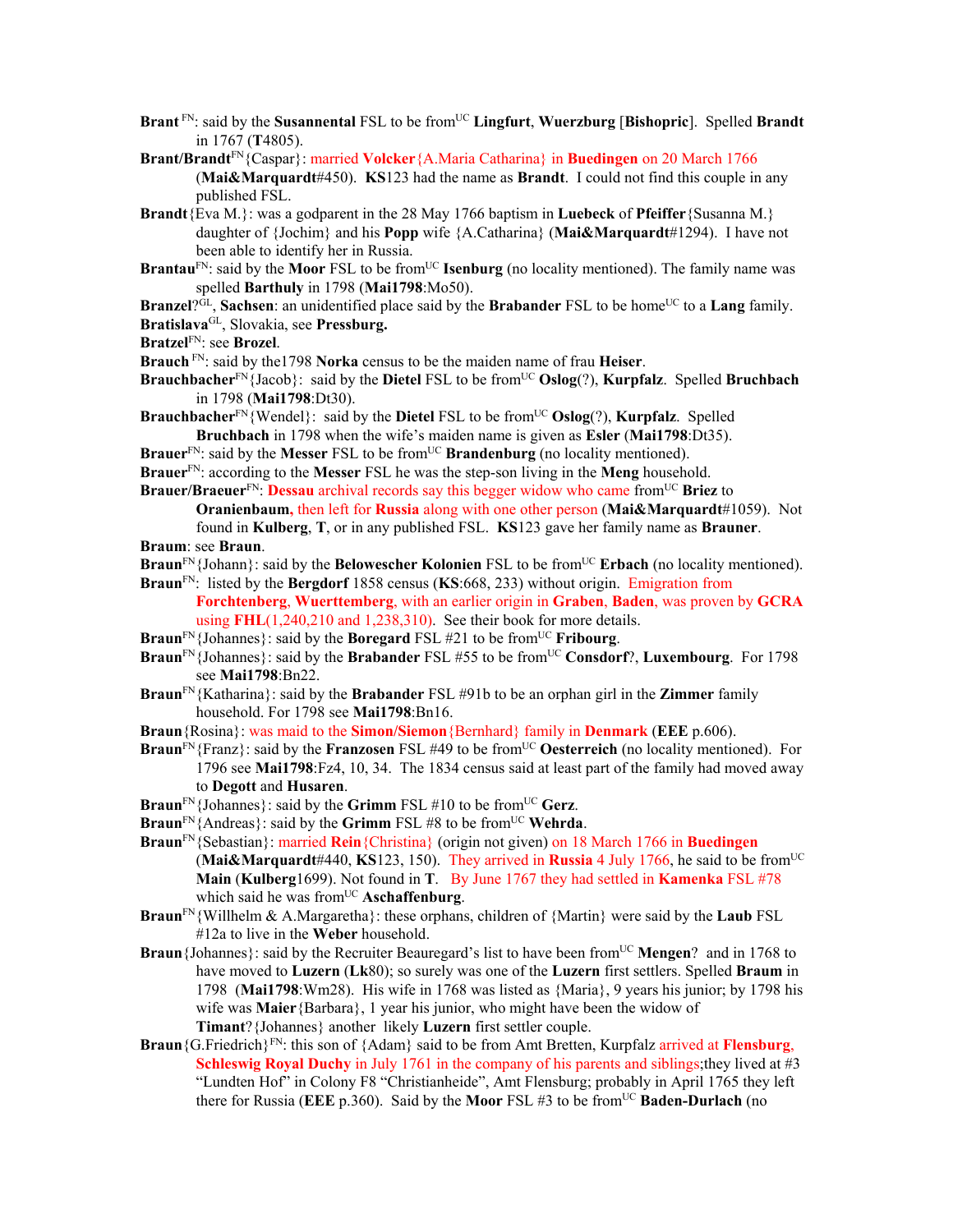locality mentioned). In 1798 the wife's maiden name was given as **Knebel** (**Mai1798**:Mo13). **Braun**{J.Jacob}FN: said by the **Moor** FSL #3a to be a single hired man living in the **Gieswein** household. **Braun**{J.Jacob}FN: said by the **Moor** FSL #40 to be from<sup>UC</sup> **Hessen** (no locality mentioned). It seems

- possible this is a duplicate entry for the same man as is in the previous entry.
- **Braun**FN{A.Barbara}: said by the **Paulskaya** FSL to be a 16-year old orphan living with a **Giest**? family. I could not find this Braun in the 1798 Volga censuses.
- **Braun**<sup>FN</sup>{Gerhard}: said by the **Preuss** FSL to be from<sup>UC</sup> **Huffelsheim, Kurmainz.**
- **Braun**{HansAdam/Andreas}FN: married **Schaub**{Clara/Klara} in **Rosslau** 28 May 1765 (**Mai&Marquardt**#854). Not found in **Kulberg** or **T**. But by June 1766 they had settled at **Rohleder** FSL #10 which said he was from<sup>UC</sup> **Blies/Blieskastel**, [von der Leyen County]. For 1798 see **Mai1798**:Rl12 and Hr10 which gives the then wife's maiden surname as L**ux**.
- **Braun**FN{Valentin}: listed by the **Shcherbakovka** FSL with no origin; Kuhlberg said he was from **Riedesel**.
- **Braun**<sup>FN</sup>{Joseph}: said by the **Volmer** FSL to be from<sup>UC</sup> **Fulda** (no locality mentioned).
- **Braun**FN{J.Heinrich}: said by the **Walter** FSL #80 to be from
	- **Hekeberkhental/Heckenbergheim/Ekebergen, Hanau County** [**Hanau** administered **Stolberg-Gedern** until 1742]. Using FHL(1201735) Dick Kraus found their January 1751 wedding and the April 1751 birth of their eldest daughter in **Heckenbergheim**, **Stolberg-Gedern County**.
- **Braun**{J.Henrich}: from **Beueren**, in 1763 was godfather to a **Braun** son in **Lollar** whose family later settled at **Warenburg** FSL #88.
- **Braun**FN{Ludwig}: said to be fromUC [**Hessen**-]**Darmstadt** [**Landraviate**] he arrived in **Russia** on 25 July 1766 with wife {Anna} and 4 sons (**Kulberg**#2523). Later in 1766 in **Oranienbaum** he with wife {A.Elisabeth} the 4 sons [2 of whom later turned out to be step-sons] took transport for the **Volga**; another son was born enroute (**T**6830-6836). By 12 May 1767 they with the two **Roth** step-sons {H.Balzer & J.Georg} had settled in **Warenburg** FSL #88&88a which said he wasfrom<sup>UC</sup> Lollar?, [Hessen-]Darmstadt [Landgraviate], and the step-sons from<sup>UC</sup> **Wintersdorf**, **Sachsen** For 1798 see **Mai1798**:Wr77, 83. Using **FHL**#1269508 **Dona Reeves-Marquardt** found in **Lollar**(**Kirchberg**) church books found that in May 1762 **Braun**{J.Ludwig } son of the late {J.Henrich} of **Blasbach, Solms Landgraviate**, had married {A.Elisabeth} widow of **Roth**{J.Caspar} of **Lollar** who had died 26 Jan 1761at age 34. She, daughter of **Erbs**{J.Conrad} of **Grossen Buseck**, had married **Roth**{J.Caspar} son of {J.Henrich} of **Lollar** 19 May 1751. On 28 Aug 1763 a son of {Ludwig and A.Elisabetha} from **Lollar** was baptized with **Braun**{J.Henrich} from **Beueren**}, {Margaretha} the wife of **Erb**{J.Henrich}, and **Bocarius**{Susanna Anna Barbara}, all three as godparents.
- **Braun**FN: said by the 1798 **Warenburg** census to be the maiden name of frau **Klamm**{Michael).
- **Braun**{Christian & Maria}FN: probable **Zug** first settlers. He married **Groen**{A.Maria} in **Luebeck** on 22 May 1766 (**Mai&Marquardt**#60). **KS**123 mistakenly gave the year as 1765. They arrived in Russia 12 Sept. 1766, he said to be from<sup>UC</sup> Wuerttemberg [Duchy] (Kulberg4627). Not found in **T**. By August 1767 Recruiter Beauregard had them temporarily settled, {Christian} said to be from **Debing**(?), **Wuerttemberg** [**Duchy**]. In 1798 the widow seems to be at **Mai1798**:Zg36 with a daughter at **Mai1798**:Wm19.
- **Braun**{Christina}: married **Reyer**{Johannes} in **Buedingen** 6 March 1766 (**Mai&Marquardt**#372). KS150 says he was from<sup>UC</sup> **Hartmuthsachsen** near **Witzenhausen** and suggests his surname may sometimes have been spelled **Reyher**. Not found in **Kulberg**, **T**, any published FSL, or in **Mai1798**.
- **Braun**{Conrad}: fromUC **Deckenbach** near **Homburg-an-der-Ohm** married in **Buedingen** on 4 April 1766 **Wirsing**{Elisabeth} (**Mai&Marquardt**#475, **KS**123, 164). **KS**123 says that **Homburg** was near **Alsfeld**. They arrived in **Russia** 10 Aug. 1766, he said to be from<sup>UC</sup> Darmstadt (**Kulberg**4854). Not found in **T**, or any published FSL, or **Mai1798**.
- **Braun**{Elisabeth}: see **Brann**{Elisabeth}.
- **Braun**{Nikolaus}: fromUC **Doernbach** married **Fried**{Christina} in **Buedingen** on 24 May 1766 (**KS**123, **Mai&Marquardt**#664). They arrived in Russia 29 Aug. 1766, he said to be from<sup>UC</sup> **Pfalz** (**Kulberg**5141). With wife {A.Catrina} he took transport from **Oranienbaum** to the **Volga**, but he died enroute (**T**519-520). I could not find this couple in any published FSL.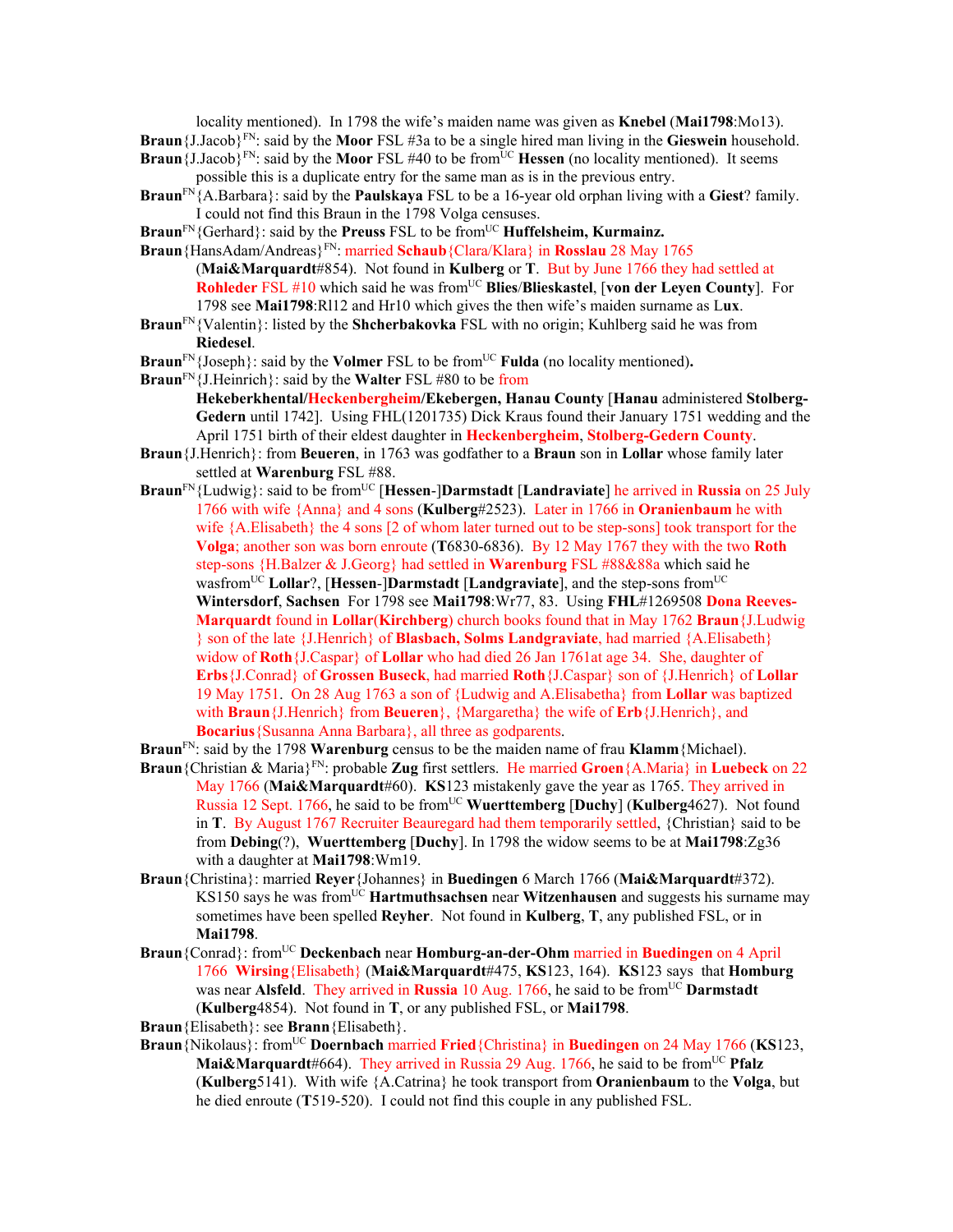**Braun**<sup>GL</sup>: an unidentified place said by the **Bettinger** FSL to be home<sup>UC</sup> to a **Weichelt** family.

**Braun/Bsern**(?)<sup>GL</sup>: an unidentified place said by the **Boaro** FSL to be home<sup>UC</sup> to a **Schlotter** family.

- **Braunau**{Daniel F.}: from the **Palatinate** he witnessed the **Ziedler/Guenthner** wedding in **Woerd** 25 April 1766 (**Mai&Marquardt**#777). No further information.
- **Braunauer**{Carl Joseph}: on 6 May 1766 in **Woehrd** he was a witness at the wedding of **Bauer**{Adam} and the widow **Harpf**{ Catharina}, Catholics (**Mai&Marquardt**#794) Catholic son of {J.Gg.} ofUC **Gelheim** near **Mannheim**, married **Beyerle**{M.Gertraud}in **Woehrd** on 30 April 1766 (**Mai&Marquardt**#785 & **KS**123). I could not find them in **Kulberg**, **T** or in any published FSL.
- **Braunfelds**: a misrendering of **Solms-Braunfels Principality**?: said by a **Luebeck** FSL to be home<sup>UC</sup> to **Schmidt**{Peter} who married **Funck**{Susanna} on 25 June 1766 (**Mai&Marquardt**#251).
- **Braunfels**GS: the short form for the **Solms-Braunfels Principality**, seated in Braunfels city, some 29 miles NW of **Frankfurt-am-Main**, and some 35 miles WNW of **Buedingen**. It was the home to the Princes of Solms. Both the country and princes' family name were both usually called **Solms-Braunfels** or simply **Braunfels**. The lands of the principality lay mostly NW, W, and SW of the city of **Wetzlar**. Said (no locality mentioned) by the **Koehler** FSL to be home<sup>UC</sup> to a **Walter** family. Said (no locality mentioned) by the **Krasnovar** FSL to be home<sup>UC</sup> to a **Eller** family. Also spelled **Ehler**. Said (no locality mentioned) by the **Kukkus** FSL to be home<sup>UC</sup> to a (**Gerhard** family. Said by **Kulberg**130, 126, 140, 129, 127, and 128 to be home<sup>UC</sup> to **Gebel**, **Gottfried, Leitner, Pauly, Schnell** and **Zimmer** families all of the Reformed faith. Said (no locality mentioned) by the **Kutter** FSL to be home<sup>UC</sup> to a **Maul** family. Said (no locality mentioned) by the **Paulskaya** FSL to be home<sup>UC</sup> to a **Maurer** family and possibly an **Urdam** family.

**Braunfels**GS: also see **Branfels** and **Branfelzer**.

- Braunhardt?<sup>FN</sup>: said by the Dreispitz FSL to be from<sup>UC</sup> Naumburg, Kursachsen. I could not find this family in the 1798 Volga censuses.
- **Braunschweig**GS: this name probably is most often used in the FSLs as short for the **Braunschweig Duchy** [in English the **Brunswick Duchy**]; however it could also refer to the larger entity, **Kurbraunschweig** [i.e. **Electoral Hannover**] which more often often is refered to in the FSLs as **Hannover**; the latter was contolled 1714-1837 by English kings. *None of the following references indicates any locality*. Said by the **Bauer** FSL to be home<sup>UC</sup> to a **Pepper** family. Said by the **Holstein** FSL to be home<sup>UC</sup> to a **Stehlfeld** family. Said by the **Kano** FSL to be home<sup>UC</sup> to a **Rimer** family. Said by **Kulberg**91 to be home<sup>UC</sup> to **Bordemann**{H.Ludwig+w}. Said by the **Lauwe** FSL to be home<sup>UC</sup> to a **Lauwe** family. Said by the **Orlovskaya** FSL to be home<sup>UC</sup> to a **Bornemann** family. Said by the **Susannental** FSL to be home<sup>UC</sup> to a **Biebenbrueck** family.
- **Braunschweig Duchy**GS: (the English name is **Brunswick Duchy**) seated in the city of the same name, in what is now **Lower Saxony**, 53 km ESE of **Hannover** city centre. The central holdings were just N of Braunscheig city, 20 km S and 40 km E, but there were other extensive holdings in exclaves mostly but not exclusively running S of **Calenburg Priincipaity** (which itself was held by **Kurbraunschweig**) and S of **Hildesheim Bishopric**. See also **Kurbraunschweig**.
- **Braunsdorf**FN: said by the **Boaro** 1798 census to be have been the maiden name of frau **Toepfer** (**Mai1798**: Mv300).

**Braunsdorf** GL: see also **Braman.** 

- **Brauriedel**<sup>FN</sup>: said by the **Katharinenstadt** FSL to be from<sup>UC</sup> **Frankfurt-am-Main** (no other locality mentioned).
- **Brausemann**FN{Gottlieb}: According to **Anhalt-Dessau** archives as abstracted by Dr. Waeschke and annotated by Dr. Lippert, this **Braussmann** family left **Fraszdorf**, **Dessau**, for **Russia** (**Mai&Marquardt**: #1060 & **KS**123). Not found in **Kulberg**. In 1766 {Gottfried & Maria} took transport from **Oranienbaum** to the **Volga** (**T**5728-5731). By June 1767 they had settled in **Boaro** FSL #31 which said he was from<sup>UC</sup> **Dessau** (no locality mentioned). In 1798 Frau **Braussmann**'s maiden name was said to have been **Speier** (**Mai1798**: Bx24, for other family members see also Bt27, Mv315, Mv316,Sh24).

**Braussmann**FN: see **Brausemann**.

**Braustein**?GL: said by the **Boregard** FSL to be home<sup>UC</sup> to the **Riefer**? family. There is a **Blaustein** some 3.5 miles NW of **Ulm** city.